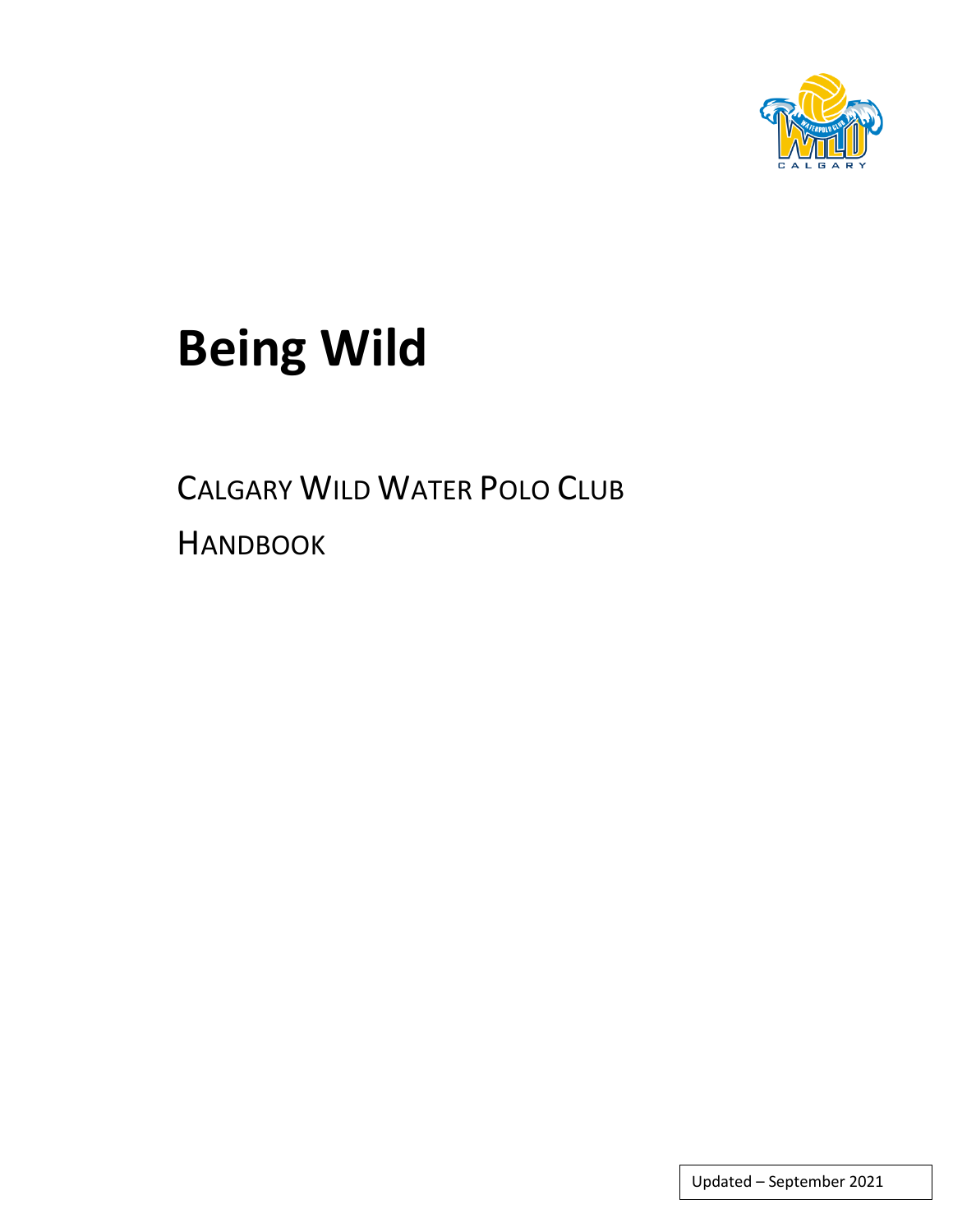

# **Table of Contents**

| 1.   |  |
|------|--|
| 2.   |  |
| 3.   |  |
| 4.   |  |
| 5.   |  |
| 5.1. |  |
| 5.2. |  |
| 5.3. |  |
| 5.4. |  |
| 5.5. |  |
| 6.   |  |
| 6.1. |  |
| 6.2. |  |
| 6.3. |  |
| 6.4. |  |
| 6.5. |  |
| 7.   |  |
| 7.1. |  |
| 7.2. |  |
| 8.   |  |
| 8.1. |  |
| 8.2. |  |
| 8.3. |  |
| 8.4. |  |
| 9.   |  |
| 10.  |  |
| 11.  |  |

**APPENDIX 1 - VOLUNTEER OPPORTUNITIES APPENDIX 2 - SAFETY AND RISK MANAGEMENT**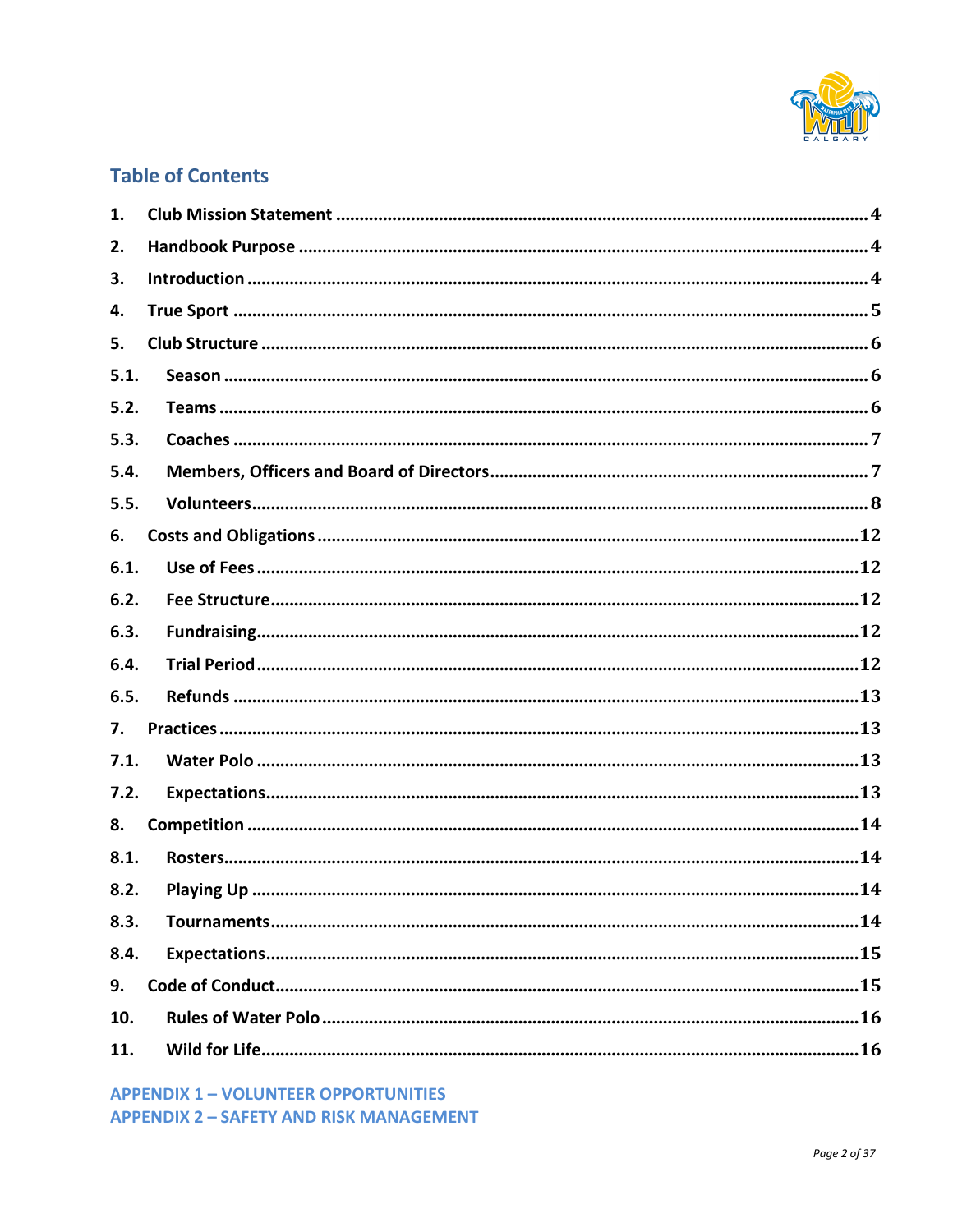

**APPENDIX 3 - CONCUSSION APPENDIX 4 – MISCELLANEOUS POLICIES AND INFORMATION APPENDIX 5 – PARENT CODE OF CONDUCT**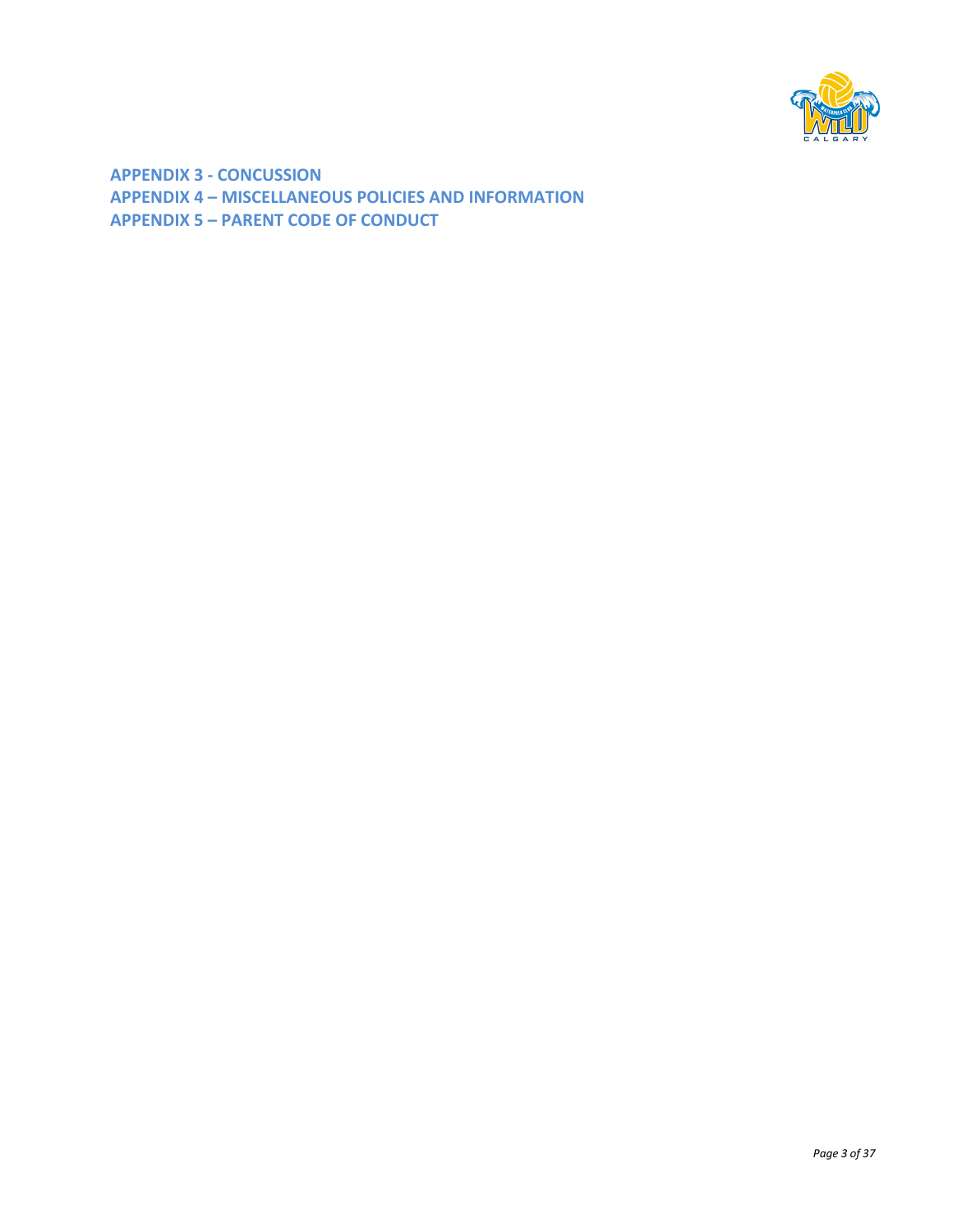

# *Play Hard, Play Wild*

# <span id="page-3-0"></span>**1. Club Mission Statement**

To develop athletes through competitive and high performance water polo programming, swim training and skills, and the teaching of fair and sportsmanlike conduct.

# <span id="page-3-1"></span>**2. Handbook Purpose**

This handbook was created by the Wild Board Executive to explain the Club's organization and expectations of its players, the Board, parents, and coaches. We ask that those involved with the Club become familiar with and follow the policies set out here and in the annual registration package. The Handbook, like most guiding documents, is subject to change and we are open to improvements in guidelines and policies that help us better deliver Club services.

# <span id="page-3-2"></span>**3. Introduction**

Calgary Wild Water Polo Club was formed in 2007 to develop and promote the sport of water polo in Calgary. To that end, we arrange practices, swim training, procure pool times, organize trips, and play inter-club games and tournaments. The Club was created to provide a cost-effective option to experience competitive water polo and enhance overall swimming skills. We maintain affiliations with the Alberta Water Polo Association ("AWPA") and Water Polo Canada ("WPC"). We are committed to providing quality programming in alignment with WPC's Long Term Athlete Development ("LTAD") program.

Typical player ages range from six to nineteen years old, preparing athletes to play for life. We offer programming for all ages from 9U to 19U by following LTAD. The goal is not to only develop athletes for Provincial level/National Teams, but also for Active for Life stage as defined by the LTAD. We want to grow the sport in Alberta while teaching water polo and life skills to our athletes. Wild strives to develop athletes' overall athleticism and physical literacy while learning team spirit, team game approach, individual goal setting and the drive to accomplish those goals.

Our vision is to develop those skills through hard work, commitment, a strive for excellence, recognition of potential in all athletes, leadership development, and good sportsmanship. We expect all members to embody these core values.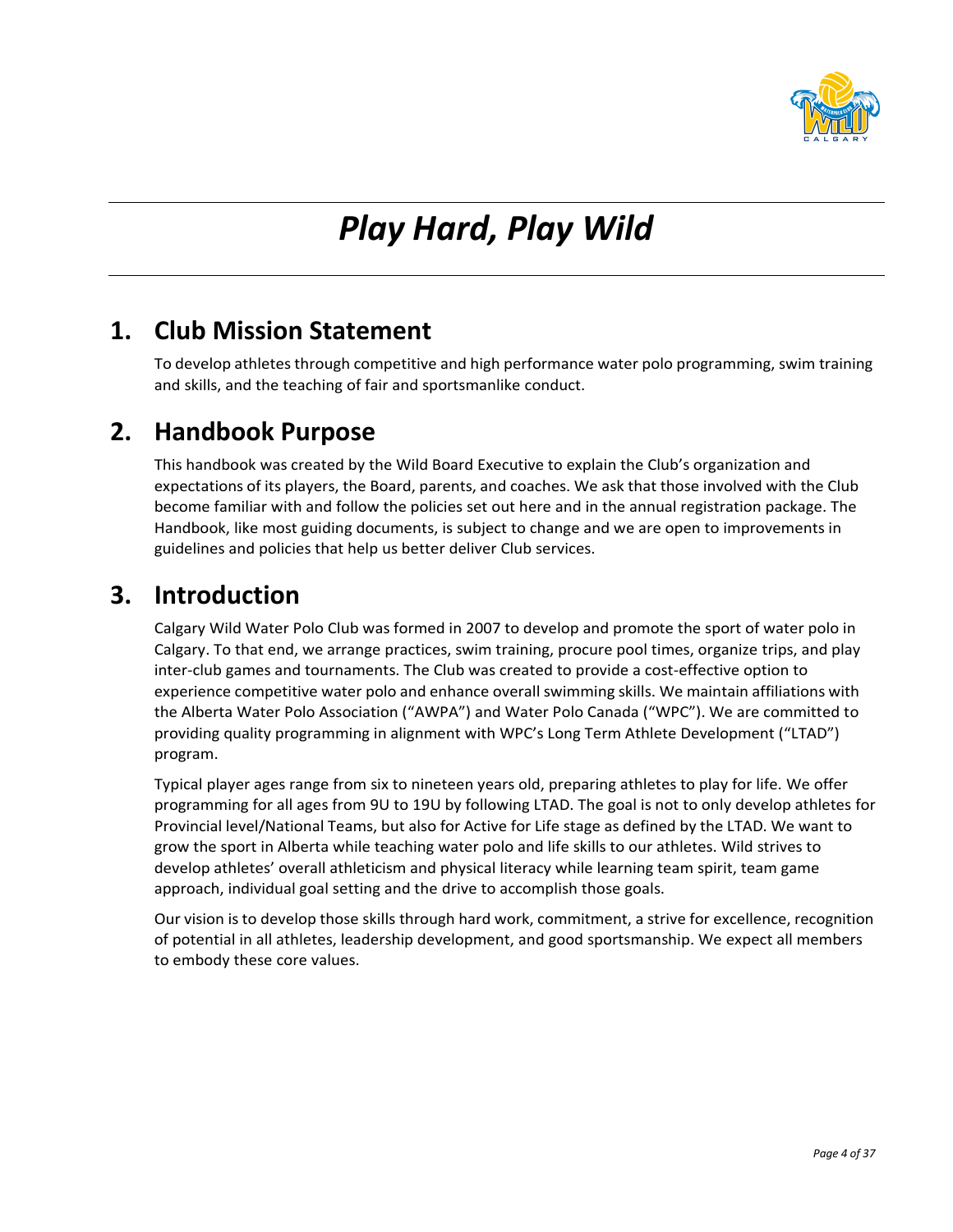

# <span id="page-4-0"></span>**4. True Sport**

The Club is a member of True Sport, an organization based on the values of fairness, excellence, inclusion, and fun. We are committed to the movement to leverage the benefits of sport from the platform of the shared values and principles stated above. The True Sport Principles are: Go For It; Play Fair; Respect Others; Keep It Fun; Stay Healthy; Include Everyone; and Give Back. For more information, see the principles below and visit [www.truesport.ca.](http://www.truesport.ca/)

In keeping with True Sport principles and our desire to promote the sport, we will assess requests from athletes encountering barriers to participation (disabilities, financial, etc.) on a case by case basis and make every attempt to accommodate such requests both through our own resources and help with external programs.

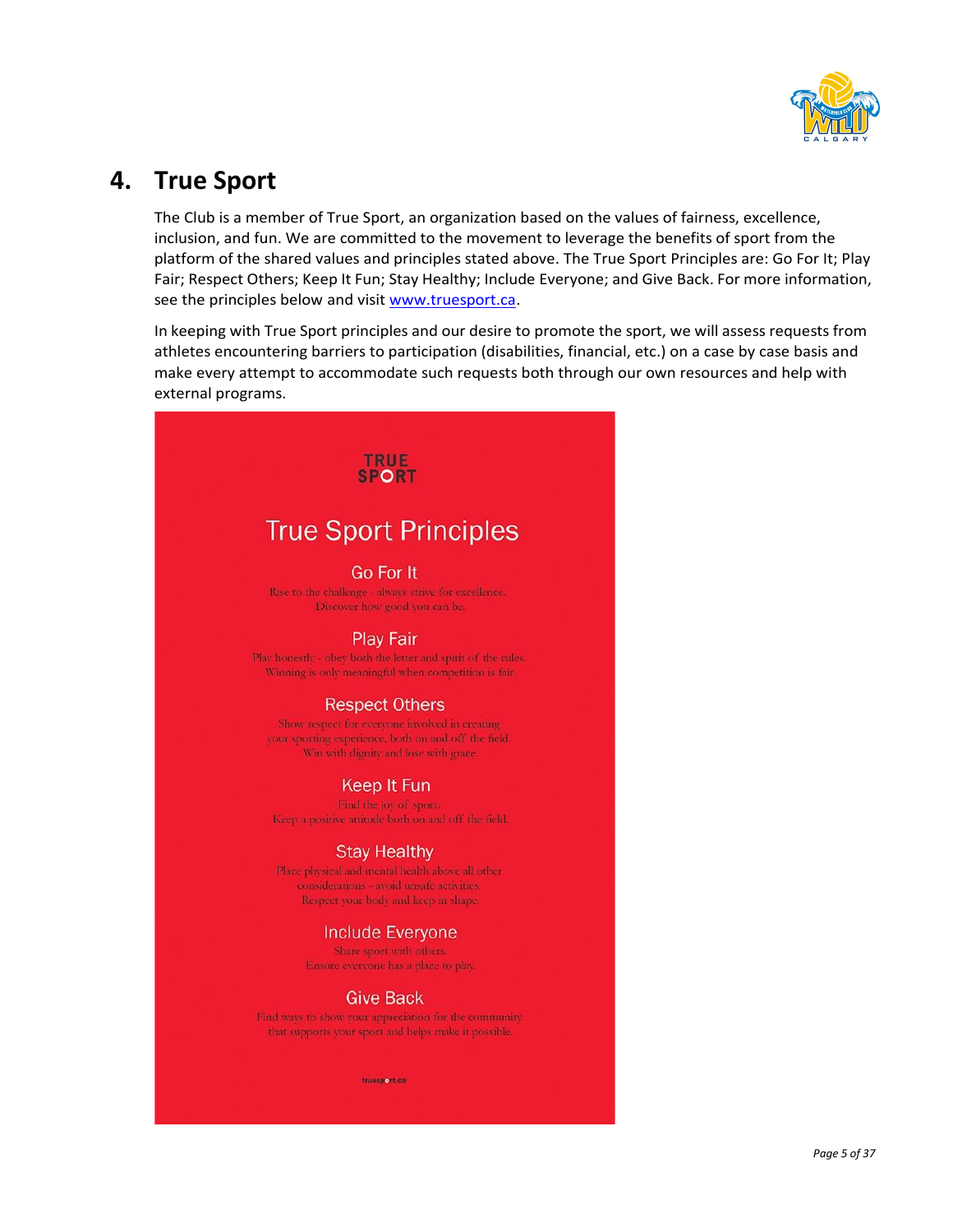

# <span id="page-5-1"></span><span id="page-5-0"></span>**5. Club Structure**

### **5.1. Season**

The water polo "season" generally runs from September through May, depending on the level of participation. Competitive and recreational league play (City, Provincial, and National leagues) run from fall to spring. Competitive opportunities after May for high-performance athletes focuses on playing on provincial and national teams and competing at the Junior Olympics through USA Water Polo.

Through the summer season (May until the end of August), the Wild offers two streams for our current athletes:

- 1. Development of swimming and conditioning skills through participation in summer swim training.
- 2. High Performance summer training with the opportunity of playing at the Junior Olympics (USA national club tournament).

By offering year-round training we allow our athletes continued development and enhancement of swim skills, endurance, and strength training during the water polo offseason.

### <span id="page-5-2"></span>**5.2. Teams**

Early in the season, players will be divided into training teams by the head coach. To provide training appropriate to each player and integrate WPC's LTAD approach in the Club's programming, we have five different age categories (see annual Registration Package for equivalent birth years):

| <b>Fundamentals</b>          | 911       |
|------------------------------|-----------|
| <b>Technical Development</b> | 12U       |
| High Performance             | 15U       |
| <b>Elite Competition</b>     | 17U & 19U |

#### *Fundamentals – 9U (ages 9 and under)*

Players are introduced to water polo with a focus on fun, learning the game, and developing basic swimming and water polo skills. Generally these athletes will be in the pool two or three times a week for a combination of practice and games (Pup Festivals). Pup Festivals give younger players an opportunity to play with and against athletes from other clubs three or four times a season.

#### *Technical Development – 12U (ages 10 - 12)*

The focus with 12U is further development of water polo and swimming skills, with more game play. Athletes will be in the pool three to four times a week, developing basic sport and motor skills through practice and game play (City and Provincial league play against clubs from across Alberta). 12U athletes are expected to travel for games outside Calgary.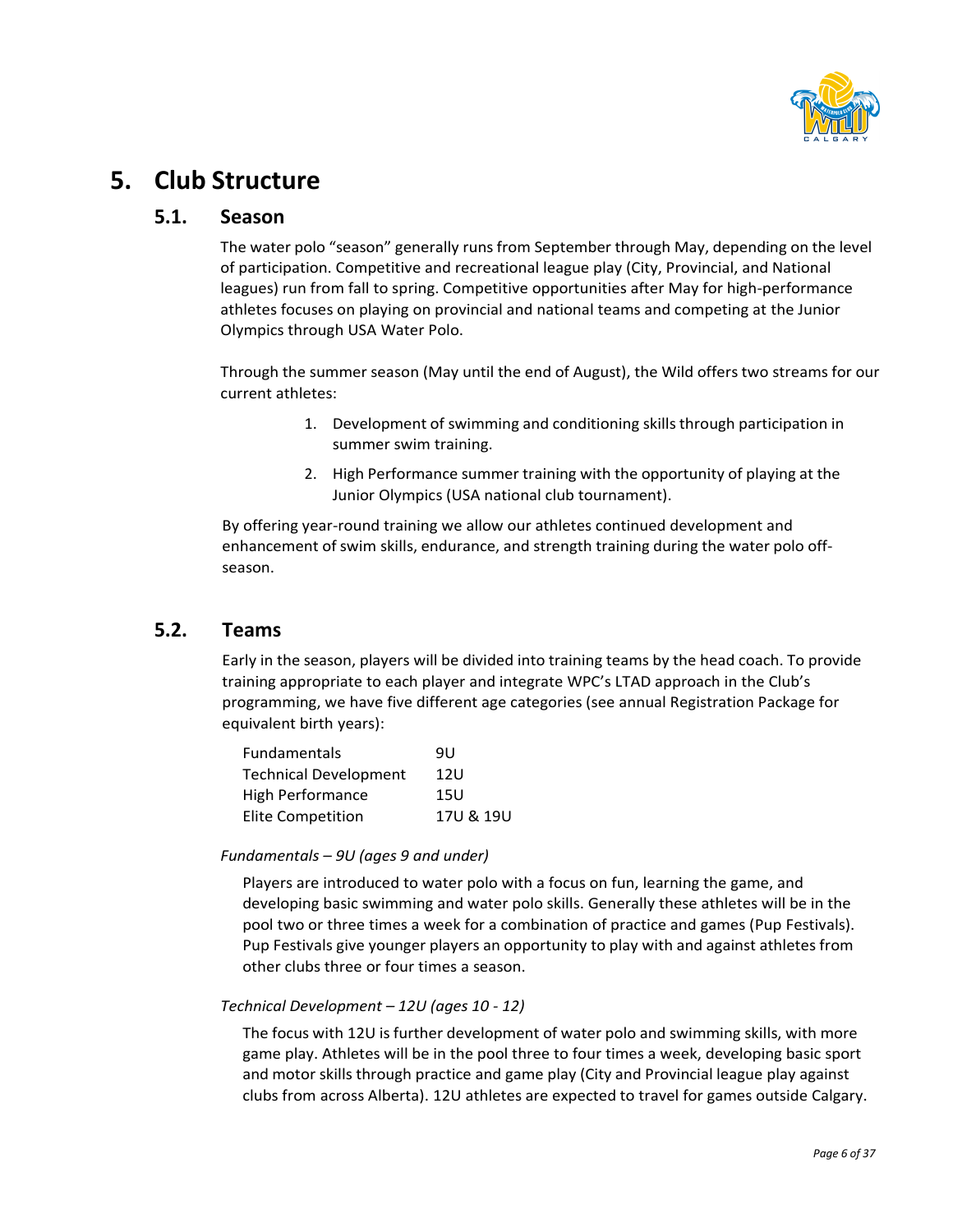

#### *High Performance – 15U (ages 12-15)*

15U High Performance athletes work on skill development to allow a more competitive level of performance. Athletes will be in the pool four to five times a week practicing and playing games (City and Provincial league play against clubs from across Alberta). 15U athletes will also participate in tournaments in Western Canada and/or the United States and will have an opportunity to compete in the National Championship League western finals at the end of the season.

#### *Elite Competition – 17U (ages 14 – 17) and 19U (ages 16-19)*

Elite competition age groups enhance their skills with training designed to further develop high performance athletes. They will develop a competitive foundation by focusing on skills performance in a competitive environment. This requires a higher commitment level from players who will spend five days a week in the pool. Athletes participate in the National Championship League, competing against clubs from across Canada. Competition opportunities may also include tournaments in Canada and/or the United States as well as opportunities for international competition through provincial and national teams (primarily youth athletes).

### <span id="page-6-0"></span>**5.3. Coaches**

We believe in the value of sport to develop players physically, mentally, and emotionally and the coach plays a central role in that development. The Club is very proud of the quality and character of its athletic director and coaches. The Board looks for strong leadership through the selection of its athletic director. Beyond being proficient in water polo and competitive swimming, we expect our coaches to be well versed in coaching and mentoring. The role of the coach is to teach and instruct athletes not only by sharing information but by modeling the attributes of a leader and sportsman.

We have been fortunate to be associated with the past and present members of the Canadian Men's National Team, employing coaches and players over the years who have worked with or come from the program. This relationship has greatly benefited Club players through exposure to high caliber coaches and athletes.

## <span id="page-6-1"></span>**5.4. Members, Officers, and Board of Directors**

Membership in the Club is open to anyone in Alberta who pays the appropriate fee. From this pool of members, a Board of Directors is elected to manage the Club's affairs. The Board in turn selects officers from among the directors. These are volunteer positions running for oneyear terms.

Officers include a President or co-Presidents, up to three Vice Presidents, a Treasurer, and Secretary. The officers constitute the Executive Committee of the Board tasked with managing the various aspects of the services provided by the Club.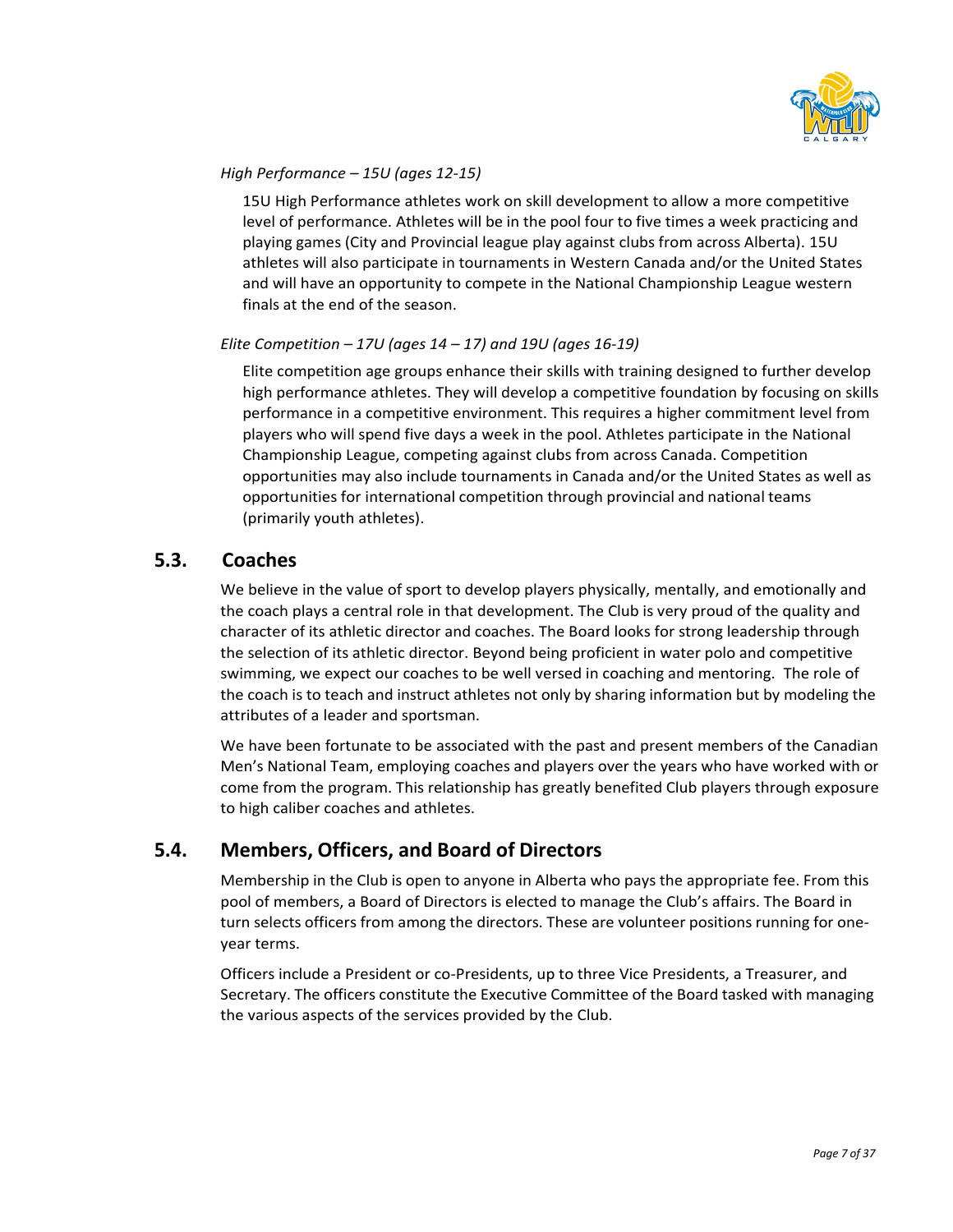

### <span id="page-7-0"></span>**5.5. Volunteers**

It is the principle of volunteer service that underlies Club operations. The following positions need to be filled every season:

### *President / Co-President (Board Position)*

*Accountable for the general functioning of the Club*. Responsible for Club management and supervision, including:

- setting Club direction and vision;
- presiding at and chairing Club meetings when present;
- signing Club resolutions and overseeing preparation of the annual report;
- overseeing coaching including coordinating hiring/firing with the Athletic Director ("AD"/Head Coach ("HC"), drafting contracts, and reviewing annual coaching performance. In cases where a new AD or HC is needed, the President will take a lead role in engaging thisindividual, including negotiating scope and compensation;
- representing the Club at a sport level in discussions about general water polo policy and procedures at the community and provincial level ensuring Club representation on the Alberta Water Polo Association ("AWPA") Board; and
- overseeing recruitment, marketing and fundraising efforts for the Club, working closely with the VP Marketing.

This individual has financial signing authority and is required to attend Board Meetings.

### *Vice President Competition (Board Position)*

*Accountable for Club competitions*. Responsible for assisting the President / Co-Presidents in the general management of the Club, including the following particular duties:

- coordinating leagues and tournaments, ensuring players have quality competitive opportunities;
- registering team rosters for tournaments (supplied by coaches and/or VP Competition);
- working with other stakeholders to coordinate league play and/or taking responsibility for scheduling and organizing league games for all teams;
- coordinating volunteer requirements for games and tournaments as required (i.e., minor officiating positions, setup and takedown, etc.);
- working with the Volunteer Coordinator to fill positions and leading tournament organization as required;
- coordinating and booking travel and associated insurance (using Water Polo Canada corporate travel planning arrangements where possible). This will also involve putting together travel packages and engaging chaperones to prepare travel binders;
- working with Team Managers and/or coaches to develop out-of-town tournament rosters early and communicating requirements to members through Team Managers (or directly) about costs, timing, and travel arrangements;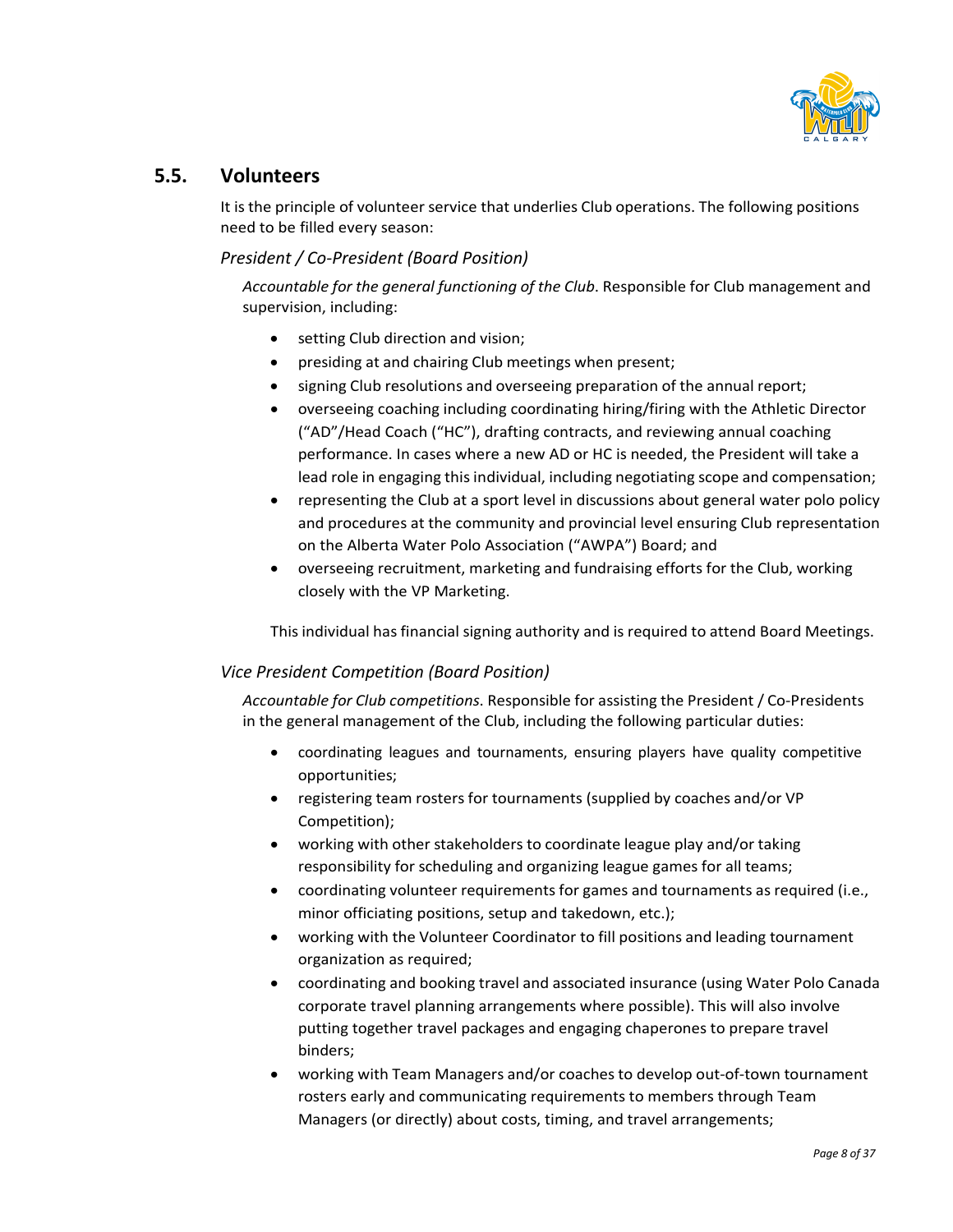

- working with organizing bodies to ensure adequate tournament referees are available; and
- coordinating the taping and/or live streaming of Club hosted events.

As with the VP Facilities and Equipment, in years where there is sufficient volunteer help, Travel and League Coordinators may take on many of these duties under the direction of the VP Competition.

The VP Competition must attend Board meeting, and may preside and chair these meetings and assume the duties of the President / Co-President in the absence or incapacity of the President / Co-President if so designated by the Executive Committee.

This individual may have financial signing authority.

### V*ice President Facilities and Equipment (Board Position)*

*Accountable for Club equipment and facilities used by the Club for practice or hosted competitions*. Responsible for assisting the President / Co-Presidents in the general management of the Club, this individual has the following responsibilities:

- ensuring the Club has required pool times in the best available slots. This includes liaising with the Head Coach/AD to coordinate pool times;
- building and maintaining Club schedules for team practices in our various communication tools (website, etc.) and communicating schedule changes through Team Managers and/or coaches;
- coordinating pool passes with facilities and providing the passes to the Club Registrar;
- overseeing athlete sizing, ordering, and distribution of player swimsuits, t-shirts and other gear; and
- tracking and managing Club equipment, replacing same as required;

When there is sufficient volunteer support, the Equipment Manager position may be filled and that role will take on the management of equipment and athlete gear under the direction and coordination of the VP Facilities and Equipment.

The VP Facilities & Equipment is required to attend Board Meetings, and may preside at and chair Club meetings and assume the duties of the President / Co-President in their absence or incapacity if so designated by the Executive Committee.

This individual may have financial signing authority.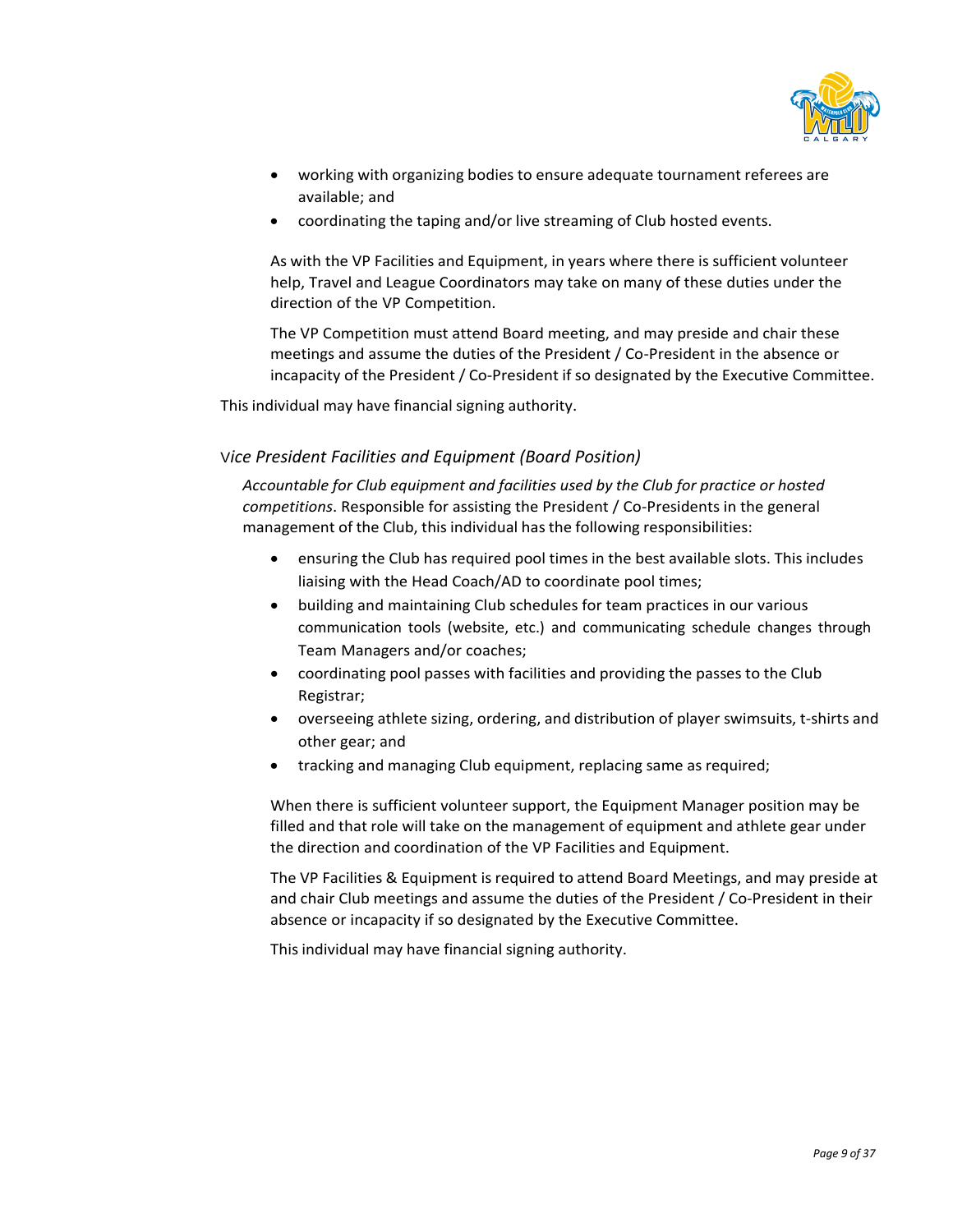

### *Vice President Marketing (Board Position)*

*Accountable for Club communication, recruiting, and fundraising*. Responsible for assisting the President / Co-Presidents in the general management of the Club, this individual has the following responsibilities:

- developing and executing promotional strategies to grow Club membership and promote the Club externally in the community;
- overseeing website and other communication tools utilized by the Club (i.e., InstaTeam, Instagram, Twitter, newsletters, Facebook, etc.) to promote effective communication internally and externally; and
- developing and executing fundraising strategies and objectives, including researching and developing sponsorship, grants, and other fundraising opportunities;

When there is sufficient volunteer support, positions like the Communications Manager position may be filled and that role will take on the details of managing the website and/or publishing a newsletter.

The VP Marketing is required to attend Board Meetings, and may preside at and chair Club meetings and assume the duties of the President / Co-President in their absence or incapacity if so designated by the Executive Committee.

This individual may have financial signing authority.

### *Treasurer (Board Position)*

*Accountable for Club finances*. The Treasurer is responsible for managing and handling the Club's financial resources and records. This includes:

- working with the Registrar to ensure members pay their fees on time and are given receipts for those payments;
- issuing tax receipts to eligible players;
- handling Club bills, verifying their accuracy, and paying them promptly;
- creating a budget and presenting it for approval at the AGM;
- tracking spend against the approved budget and reporting cost variances;
- managing bank accounts and relationships;
- preparing year-end financials(income statements, etc.);
- filing GST, T2Short, AGLC Gaming, and Annual Registry Returns as required; and
- reconciling bank statements.

In seasons where the Board decides to hire a bookkeeper, these duties may be split between the Treasurer and bookkeeper. The Treasurer must develop a roles and responsibilities matrix to clarify the division of labour. Ultimate accountability for the function, however, will stay with the Treasurer.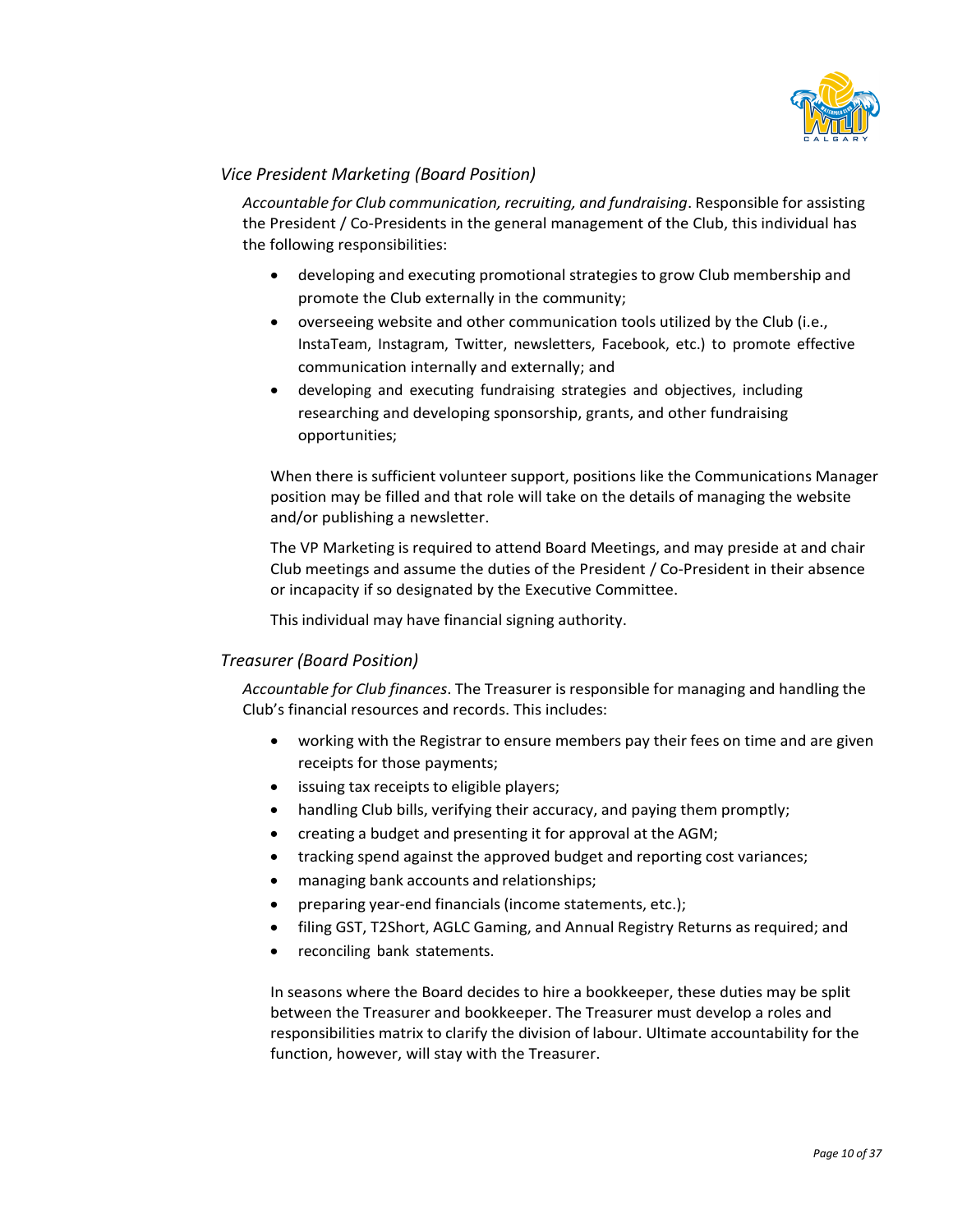

The Treasurer must attend Board Meetings, and in the absence of the President / Co-President and the Vice Presidents, the Treasurer shall preside at and chair Club meetings.

This individual may have financial signing authority.

### *Secretary (Board Position)*

*Accountable for Club records and accurate recording of Club proceedings*. Responsible for keeping Club records and taking minutes at meetings, including:

- putting together meeting agendas and providing necessary notices;
- recording meeting minutes;
- capturing motions and resolutions;
- capturing action items and reviewing same with Directors;
- facilitating Board orientations; and
- keeping and updating the Club Handbook and other Club documents.

This individual must attend Board Meetings and may have financial signing authority.

### C*lub Registrar (Board Position)*

*Accountable for Club membership*. Responsible for managing Club membership, this person will:

- work with Team Managers to keep membership records current and maintain an accurate membership list;
- make sure records are filed with Water Polo Canada ("WPC") and WPC databases are accurate;
- ensure membership data is protected and kept private;
- process tryouts and full registrations, collecting fees, and issuing pools passes; and
- revise and publish the annual registration package, a responsibility partly shared with the Board (setting fees), the Volunteer Coordinator (determining volunteering positions and need), and the Gaming Coordinator (setting fundraising commitment). The Club Registrar is ultimately responsible for the final, timely issue of the package.

This individual must attend Board Meetings and may have financial signing authority.

Other non-Board volunteer opportunities are outlined in the Volunteer Appendix at the back of this Handbook. There are certain commitments expected from members around volunteering. Please review the annual registration package to understand those requirements and get involved.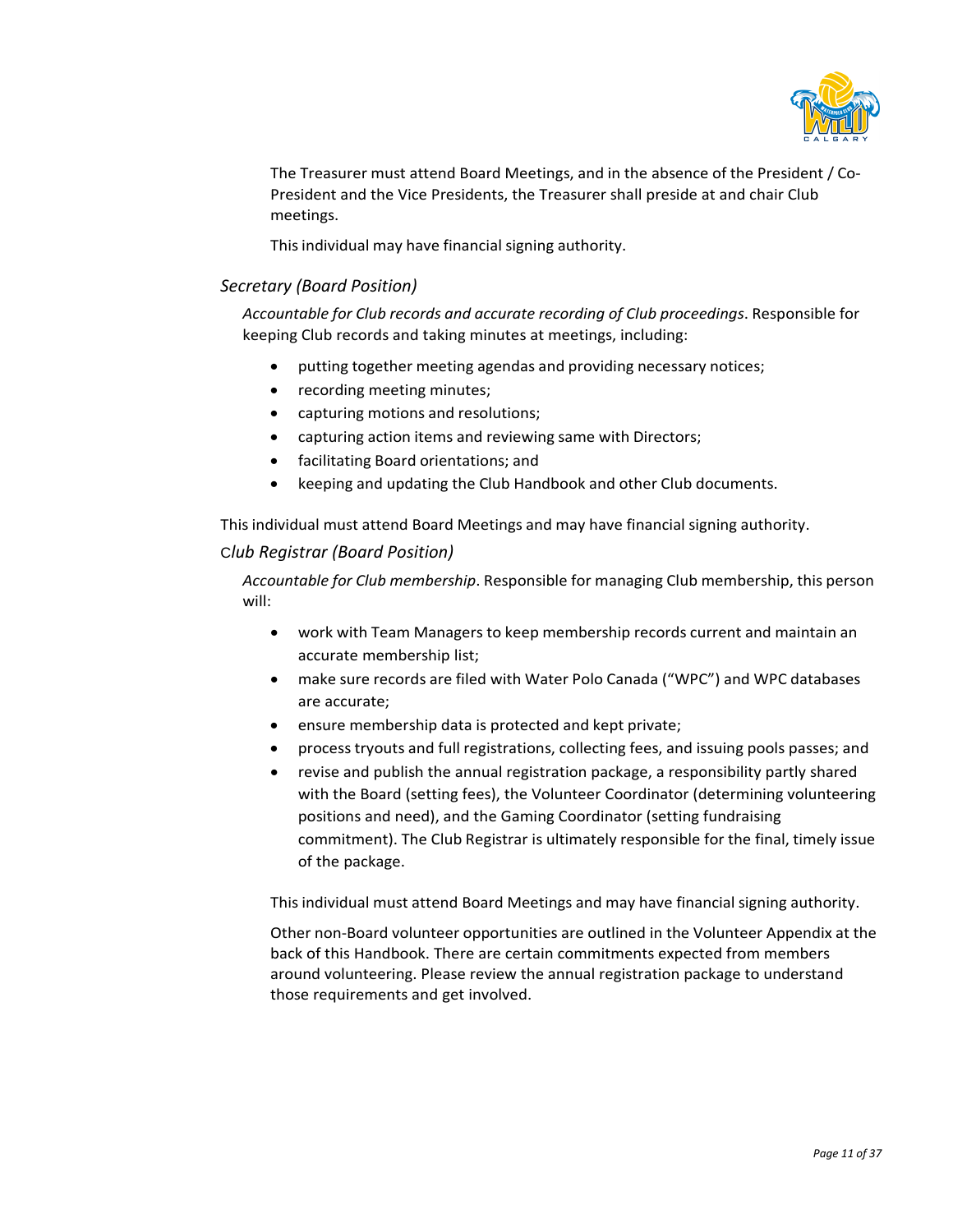

# <span id="page-11-1"></span><span id="page-11-0"></span>**6. Costs and Obligations**

### **6.1. Use of Fees**

The Club operates as a not-for-profit organization. Annual budgets are set to manage our financial obligations. Typically, our biggest expenses are coaching, pool rental, and equipment. Apart from sponsorships and grants, we are highly dependent on members for support through registration fees and fundraising.

### <span id="page-11-2"></span>**6.2. Fee Structure**

There are two main types of Club membership: player and non-player. Player fees are based on age, amount of time in the pool, and coaching. We make every effort to keep fees reasonable while providing the best program we can for players.

Please review the annual registration package for current fees, amounts, obligations, and payment details.

### <span id="page-11-3"></span>**6.3. Fundraising**

Members of the Club are expected to participate in fundraising and volunteer activities.

At registration, along with fee payment, members will be asked to provide a fundraising commitment. This surety will be held by the Club Treasurer, but will not be cashed unless members do not complete their fundraising or volunteer obligations. Annual details on the amount of the surety can be found in the registration package.

Gaming dates are assigned to the Club by the bingo association or the Alberta Gaming and Liquor Commission ("AGLC"). Typically, association years run from July to June so we should know dates by registration. Once we have dates, members will be assigned to events at random. After that, you can swap with other members for dates that may be more convenient and/or find replacements to work your shifts. Please coordinate any swaps or replacements with the gaming coordinator.

The Club gaming commitment mirrors the Club's year: September to August.

If you would like to work extra events, please let the gaming coordinator know so that a list of replacement workers can be built.

While gaming currently makes up the bulk of our fundraising activities, the Club may engage in other fundraising throughout the year. The expectation and commitment of members remains the same regardless of the type of fundraising activity.

## <span id="page-11-4"></span>**6.4. Trial Period**

A two-week no obligation trial period is offered to prospective players to try out the sport of water polo. A nominal fee (see Trial Form) is charged to cover the price of insurance. Should you decide to join the Club, the same fee structure and payment options outlined in the annual registration package apply and your insurance payment will be credited towards your registration fees.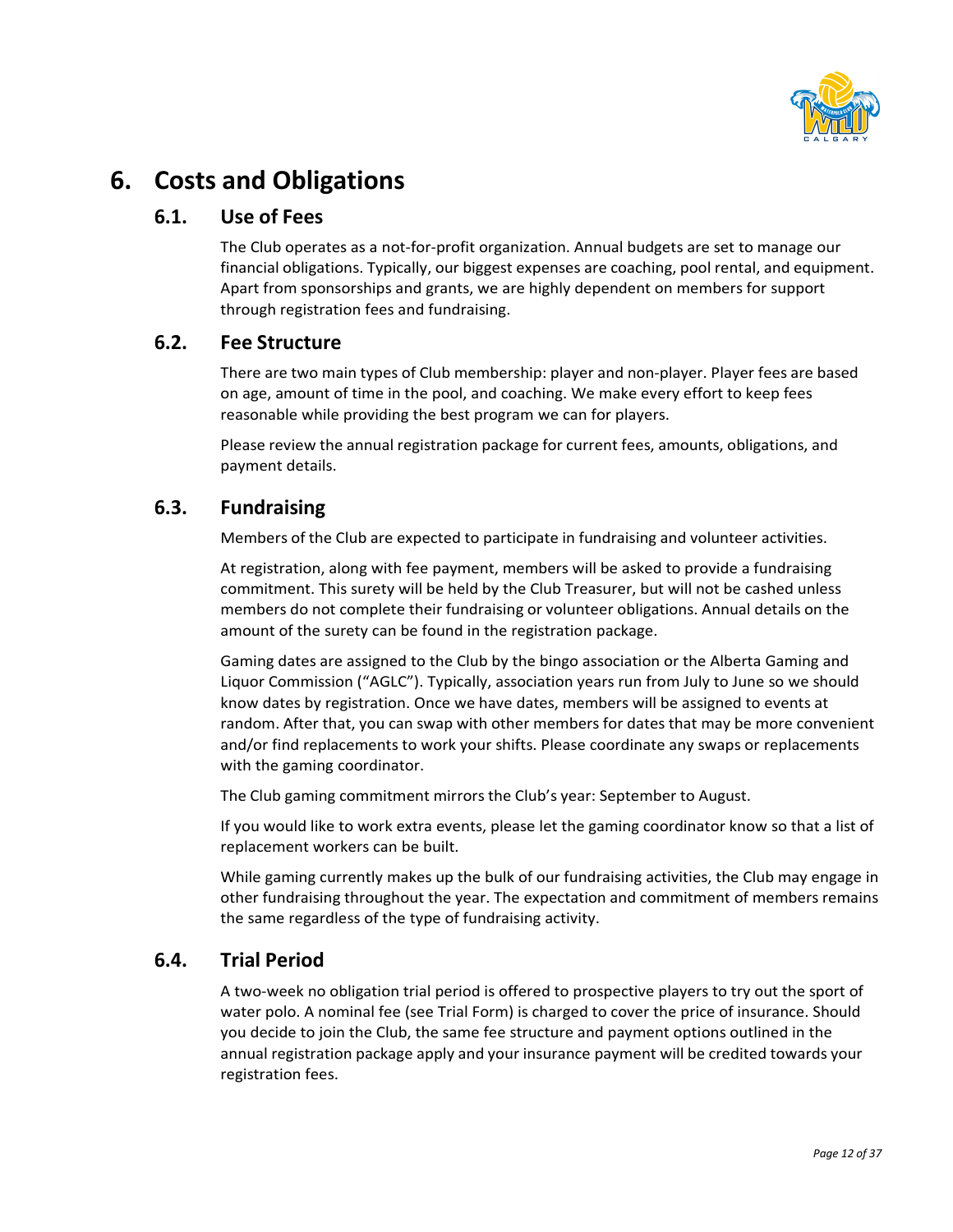

### <span id="page-12-0"></span>**6.5. Refunds**

Please refer to the water polo annual registration packages for information on Club withdrawal and refunds.

# <span id="page-12-2"></span><span id="page-12-1"></span>**7. Practices**

### **7.1. Water Polo**

As indicated above, the Club is divided into Teams for training and competition purposes. Practice times for the various teams are posted on the website. Teams are determined primarily by skill level and athlete maturity. Most often, this tracks with age, but there may be times when players are put on teams with children of different ages. If you have any questions about how your child is assigned to a team, please discuss with the Head Coach and refer to the Playing Up policy below.

## <span id="page-12-3"></span>**7.2. Expectations**

Posted practice times on the website indicate when practice begins. Players need to be on deck fifteen minutes before practice starts. Where an athlete may be unavailable for practice, please make sure you notify at least one of the coaches by e-mail (coaches@wildwaterpolo.com).

Practice is an opportunity to learn the rules, strategy, and skills needed to enjoy the game and perform at a desired level. It is in practice where players set and realize most of their goals as a water polo player.

Consistent attendance, a good work ethic, and positive attitude toward learning are critical to athlete development and team progress.

As in all aspects of what we do as a Club, respect is a core value. The Club Code of Conduct will be enforced at all times.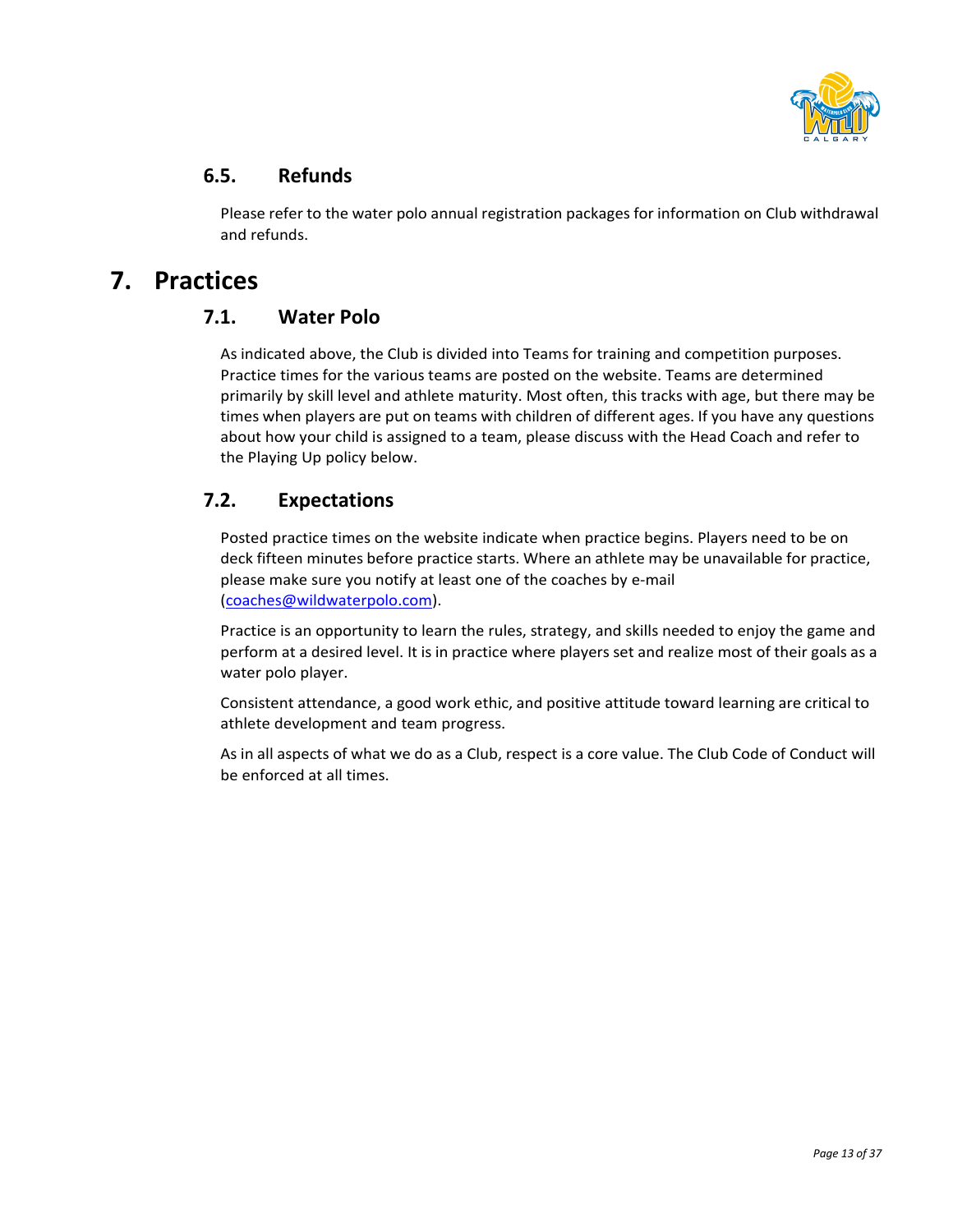

# <span id="page-13-1"></span><span id="page-13-0"></span>**8. Competition**

### **8.1. Rosters**

Opportunities for players to test their skills arise in two ways: games (inter-team, City, Provincial, and National leagues) and tournaments. The coaches determine team rosters for games. If you have questions on a roster, please address those questions to the Head Coach. From time to time, to provide more competitive opportunities, players may be asked to play with other teams who may not have full rosters (see Playing Up below).

Competition schedules for the various age groups can be found online at [AWPA](https://www.albertawaterpolo.ca/) and [WPC.](https://waterpolo.ca/content/ncl-overview)

The coach will determine playing time and game strategies.

# <span id="page-13-2"></span>**8.2. Playing Up**

Although athletes older than their age group cannot play down in competitions, players younger than the competing age group may play up in competition. The player's coach will let them know when they are ready to both practice and play with the age group ahead of them.

Playing up is a privilege that is earned by hard work and commitment to the team. It does not guarantee that the player gets equivalent pool time during the games being played. A lot of their time may be spent on the bench observing, learning, and supporting their team during the tournament. It also does not mean that a player no longer needs to show up for games and practices in their age group. If you must make a choice because of time constraints, choose your player's age group in consultation with the coach where you can have a discussion around which age group would be best for the player.

Playing up in a season does not mean that a player will necessarily play up the following season. The coach will again let players know when they are ready.

## <span id="page-13-3"></span>**8.3. Tournaments**

In addition to league and other game play, athletes can participate in outside tournaments. Wild teams have played in the following tournaments: Sask Open— mid-November in Regina; WinterFest – mid-February in Costa Mesa, Evergreen — early April in Kamloops; Tournament of Courage – late January in Coquitlam; and AB Open — early March in Calgary.

Athletic Director and Coaches will determine which tournaments they would like the Club to attend. It is important that players and parents make decisions early in the season about tournament attendance so that rosters can be developed and team travel arranged. All athletes are encouraged to attend tournaments.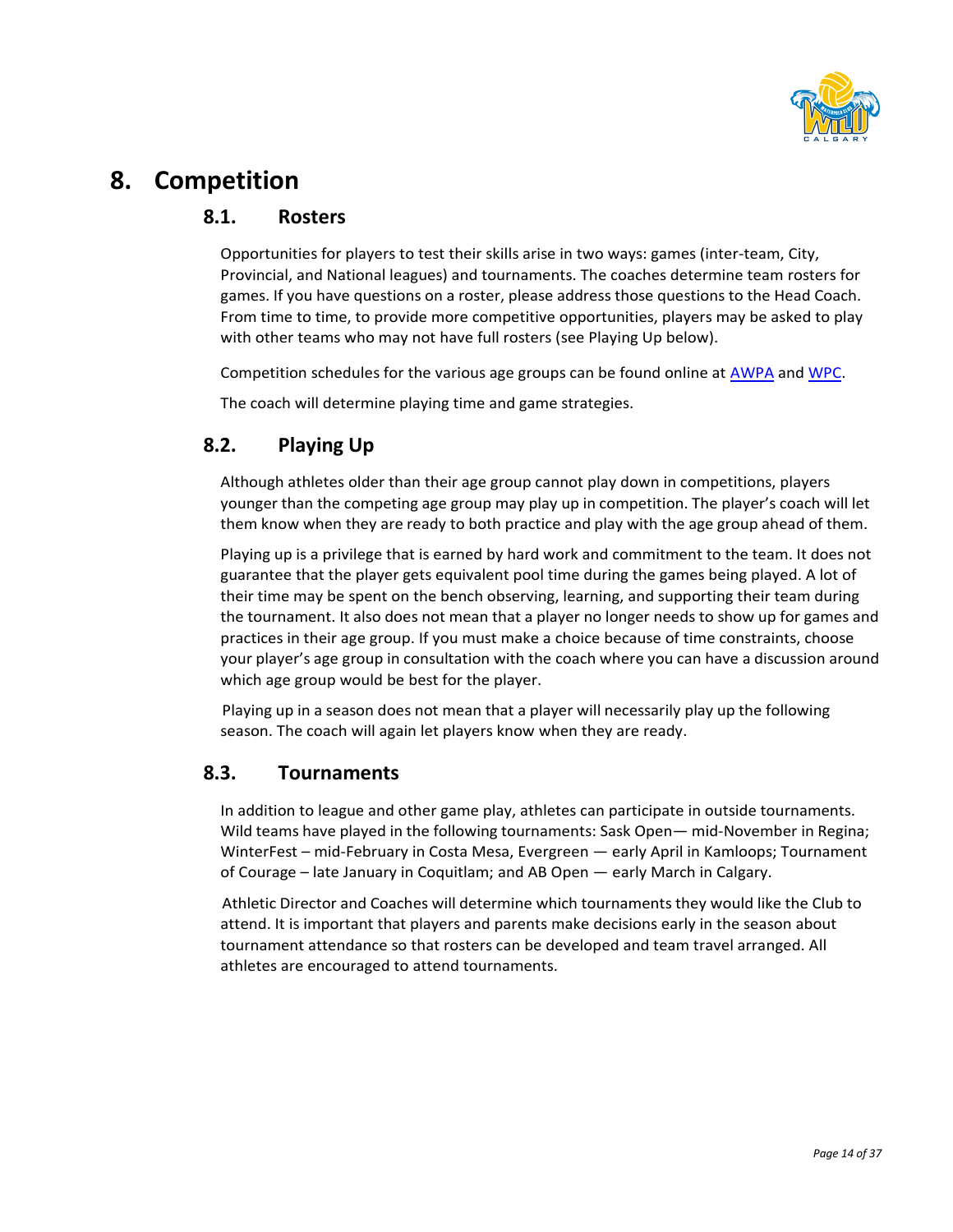

### <span id="page-14-0"></span>**8.4. Expectations**

Players are expected to be on deck for games and tournaments at the time specified by their Coach, typically half an hour before game time. If travel is part of a tournament or game, curfews will be set by coaches and/or chaperones and strictly enforced.

Tournament schedules change routinely. Please check the website and look for update e-mail.

Do not leave a facility, practice, team function or hotel without first notifying and getting approval from a chaperone (or Coach if there is no chaperone).

It is important to remember that we are all ambassadors of the Club. Our conduct reflects Club principles and spirit. The principles of True Sport and the Club Code of Conduct should guide our behaviour in a manner consistent with promoting the sport of water polo and developing great athletes.

# <span id="page-14-1"></span>**9. Code of Conduct**

To promote team spirit, sportsmanship and individual responsibility, the following conduct is expected of all Club members, players, coaches, and parents:

We are ambassadors of the Club, behaving in ways that reflect positively on the Club as a whole.

We adhere to and promote the principles of True Sport and will not tolerate abuse, harassment, or bullying.

We will respect the rules of the game and wear the proper equipment and wear it properly.

We treat teammates, coaches, officials and parents of the Club, other clubs and associations with respect and act with integrity.

We let coaches coach and officials officiate. That involves supporting children and teammates and respecting coaches/officials and their decisions.

We learn and understand the rules and history of the game, asking questions respectfully.

We are involved and cheer, respecting all players in the game and cheering for them the way we would for our own child or sibling.

We understand that sport teaches many lessons and not all are easy. We help our children and each other understand and accept losing a game without feeling defeated by the outcome.

We support and encourage the joy and satisfaction of competing and doing one's best.

We commit to Club goals, principles, and expectations and display a positive and constructive attitude for the program, coaches, teammates, and members.

Bullying, swearing, or other expressions of disrespect for coaches, teammates, other Club members, competitors, or other Clubs will not be tolerated. We will resolve conflicts in positive ways without resorting to verbal abuse, violence, or aggression.

We have read and commit to the WPC [Code of Conduct](https://cloud.rampinteractive.com/waterpoloca/files/Policies%20and%20Bylaws%20Files/Code%20of%20Conduct%20with%20Disciplinary%20Procedure%202021.pdf) and AWPA [Code of Conduct and Ethics](http://awpa.goalline.ca/news_images/org_4047/files/AWPA%20Code%20of%20Conduct%20and%20Ethics%2011-2020%20WS(1).pdf) and the AWPA policies and procedures.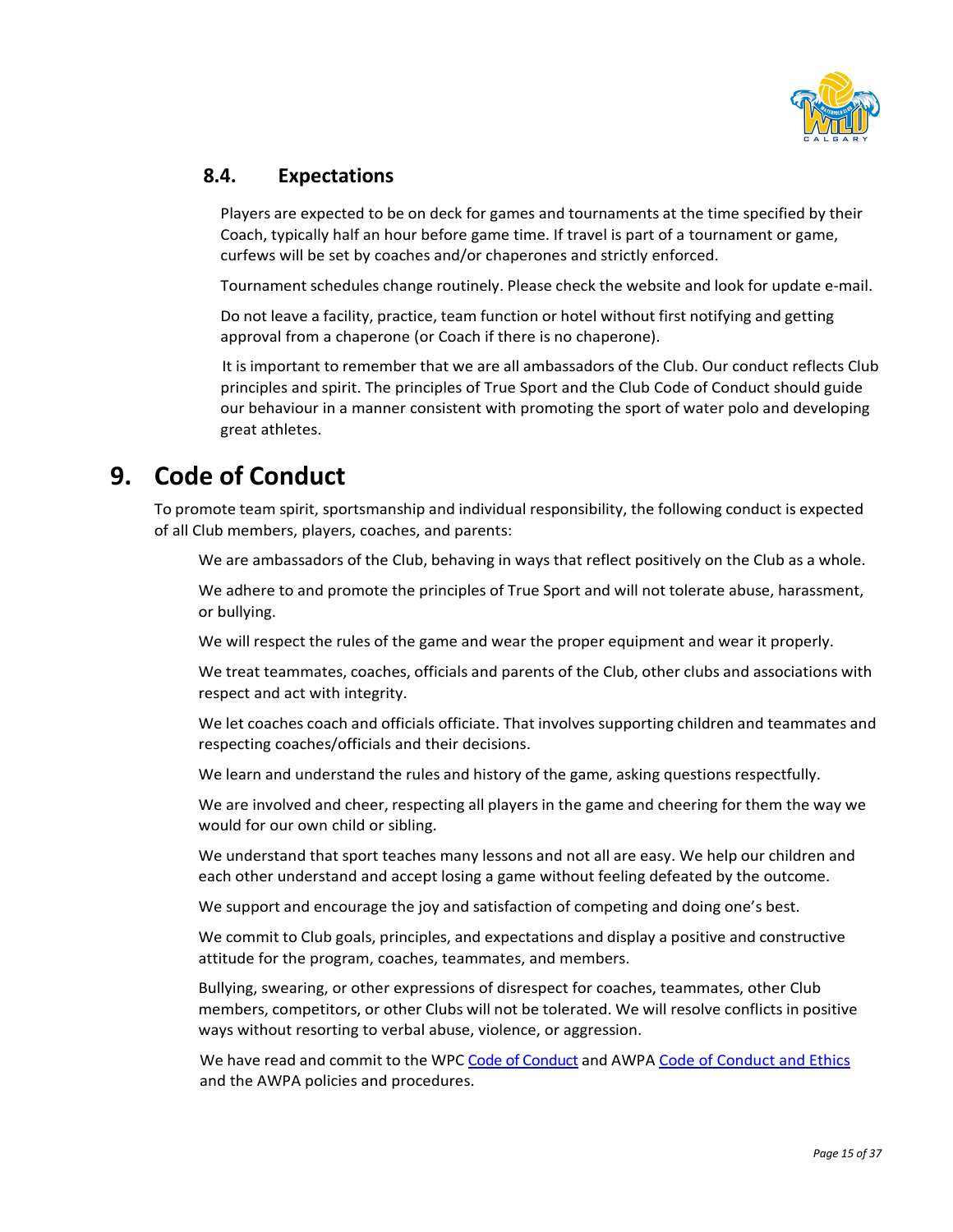

During registration, both players and parents must sign the Code of Conduct and return it to the Club with other registration documents. Please take the time to familiarize yourself with the various policies described in this Handbook, the Registration package, and this Code of Conduct. If you have any questions, do not hesitate to get in touch with a member of the Board, your Team Manager, or your coach.

The Club may take a range of actions where the Code of Conduct is not followed. In general, we have adopted AWPA's procedures and policies as a framework to guide coaches and the Board when a complaint is received or where discipline action needs to be taken. Please refer to AWPA's Discipline and Complaints Policy. Every case is unique. Sanctions can range from verbal warnings from a coach to suspension or expulsion from the Club without refund. In general, we will use a "strike" system at the discretion of the Board/Head Coach as follows:

- Strike 1 the player and/or parent is reminded of the Code of Conduct. The player may be asked to sit out part of practice.
- Strike 2 the player and/or parent receive a written warning regarding the breach of the Code of Conduct from their coach and a Board representative outlining the inappropriate behavior and warning the player and/or parent of the consequences of repeated incidents or behaviour. The player may be asked to sit out all or part of subsequent practices.
- Strike 3 where a pattern of inappropriate behaviour persists, the player's Coach and the Head Coach will meet with the Board and the player may be suspended for a period of time or expelled from the Club.

# <span id="page-15-0"></span>**10. Rules of Water Polo**

The rules and game of water polo can be confusing and asking players, coaches, or other parents will help to understand what you're seeing in the pool. Minor officiating is a great opportunity to see the game up close. Minor officiating training courses are offered [online](https://www.albertawaterpolo.ca/content/minor-officials) by Alberta Water Polo. You are required to complete the training prior to volunteering for a minor officiating position.

To more fully appreciate the game and the difficulties faced by officials, consult the latest version of the FINA Rule Book, The Alberta Water Polo Association link to the Rule Book is: [https://www.albertawaterpolo.ca/content/rules.](http://www.albertawaterpolo.ca/Officials.aspx)

# <span id="page-15-1"></span>**11. Wild for Life**

Players in the youth category or older are encouraged to work with the Club in the capacity of assistant coach, club referee (to be supplied by the Club for inter-team games or tournaments), or some other volunteer position for which they are qualified. The Club will provide financial assistance to develop players and former players to fill coaching or refereeing roles within the Club.

# *Stay Wild!!*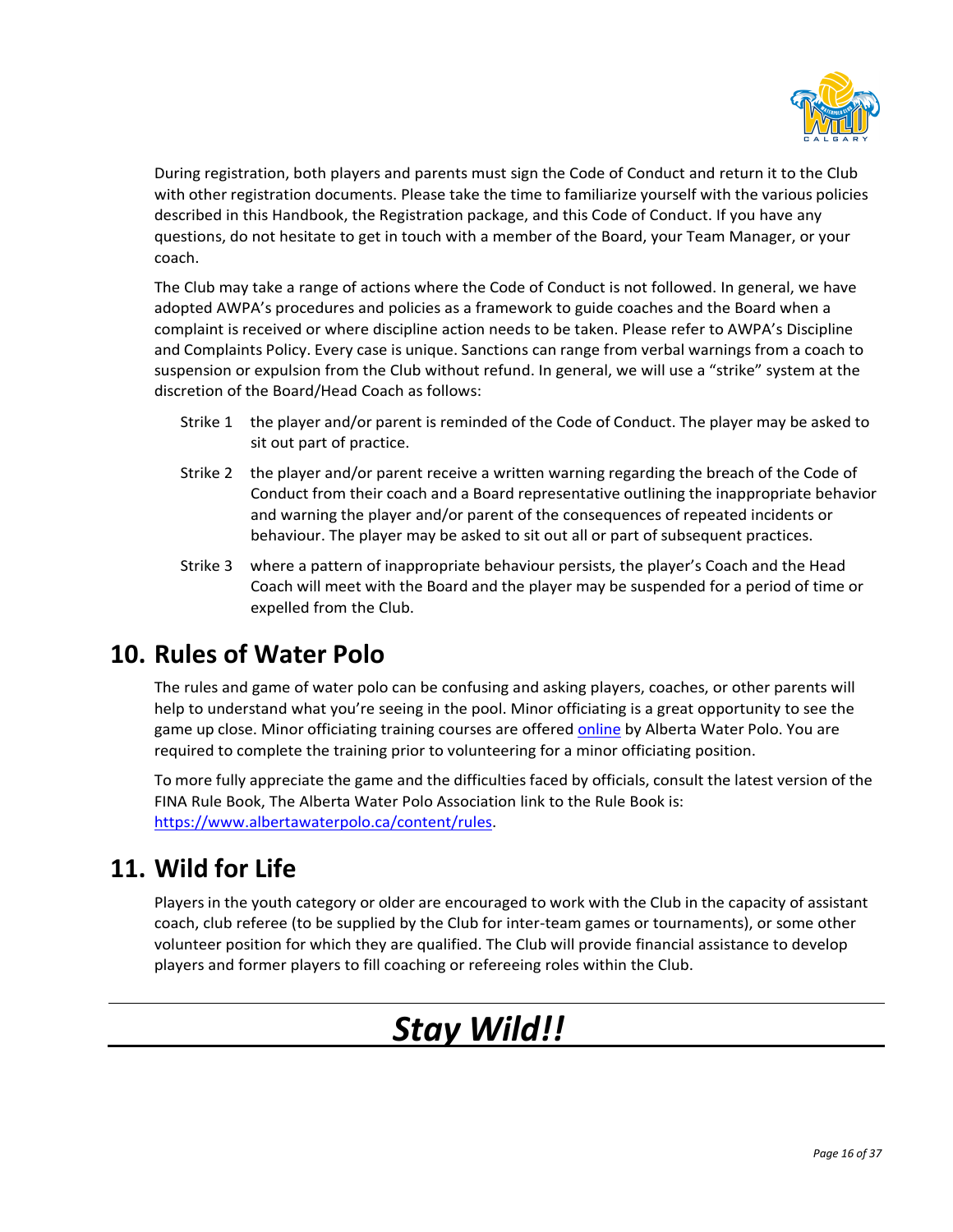

# **Appendix 1 – Volunteer Opportunities**

#### *Volunteer Coordinator*

Fills volunteer lead positions and assists volunteer leads and officers to find volunteers to help them execute their work. Writes and/or updates job descriptions for lead positions.

#### *Team Manager*

The Team Manager plays a critical role in the Club. She or he acts as the liaison between parents and coach for each team. The primary purpose of the role is to allow the coach to coach, minimizing the administrative burden.

The manager deals with communication issues for their team such as practice changes, tournaments, collection of money, travel information, etc. In this role, they facilitate the work of other volunteers such as the Club Registrar, VP Competition, etc. The team manager is also tasked with maintaining player and member accounts for players/families on their team list. The team manager also helps coordinate season awards.

#### *Equipment Manager*

Working with the VP Facilities, this position is responsible for getting athletes sized, ordering and distributing player swimsuits, t-shirts, and other gear the Club may offer as part of the registration fee or special gear offers for purchase by athletes (i.e., team jackets or sweatshirts, swim bags, swim caps or other personal item to be owned by players). The role tracks and manages Club equipment (i.e., caps, balls, nets, clocks, cones, etc.) and orders / replaces same as required. Where grant opportunities exist for equipment purchases, this role will be expected to fill out the application.

#### *League Coordinator*

Works with other clubs to provide competitive opportunities for players through a Provincial League (with initial focus on 12U league) and assist with the coordination of City League as required. Much of this work will be coordinated / shared with the VP Competition and may include helping to register teams with the various leagues and/or governing bodies as required. The focus of the role, however, is specifically on league play.

#### *Travel Coordinator*

Works with the VP Competition to coordinate travel for leagues, out-of-town training, and tournaments. This involves working with Team Managers and/or coaches to communicate requirements to members through Team Managers (or directly) about costs, timing, and travel arrangements. Books accommodation and determines most cost effective and safe means of travel. Books or coordinates travel and any necessary insurances. Puts together travel packages and engages chaperones to prepare travel binders. Works with Team Managers and Treasurer to make sure member/player accounts are current. Where required, finds tournament referees.

#### *Minor Official*

Completes Minor Officiating training, officiates Club-hosted tournaments and assists as required with Provincial League,City League, Alberta Open, NCL and other events held in Calgary.

#### *Gaming Coordinator*

Acts as liaison with Alberta Gaming ("AGLC"), fills out required gaming applications and forms. Assigns gaming positions as required. Ensures Club gaming obligations are met both in scheduling and coordinating volunteers with the Volunteer Coordinator and AGLC reporting and use of proceeds requirements are met with the Treasurer. In some seasons, this role may be split in two: casino coordinator and bingo coordinator.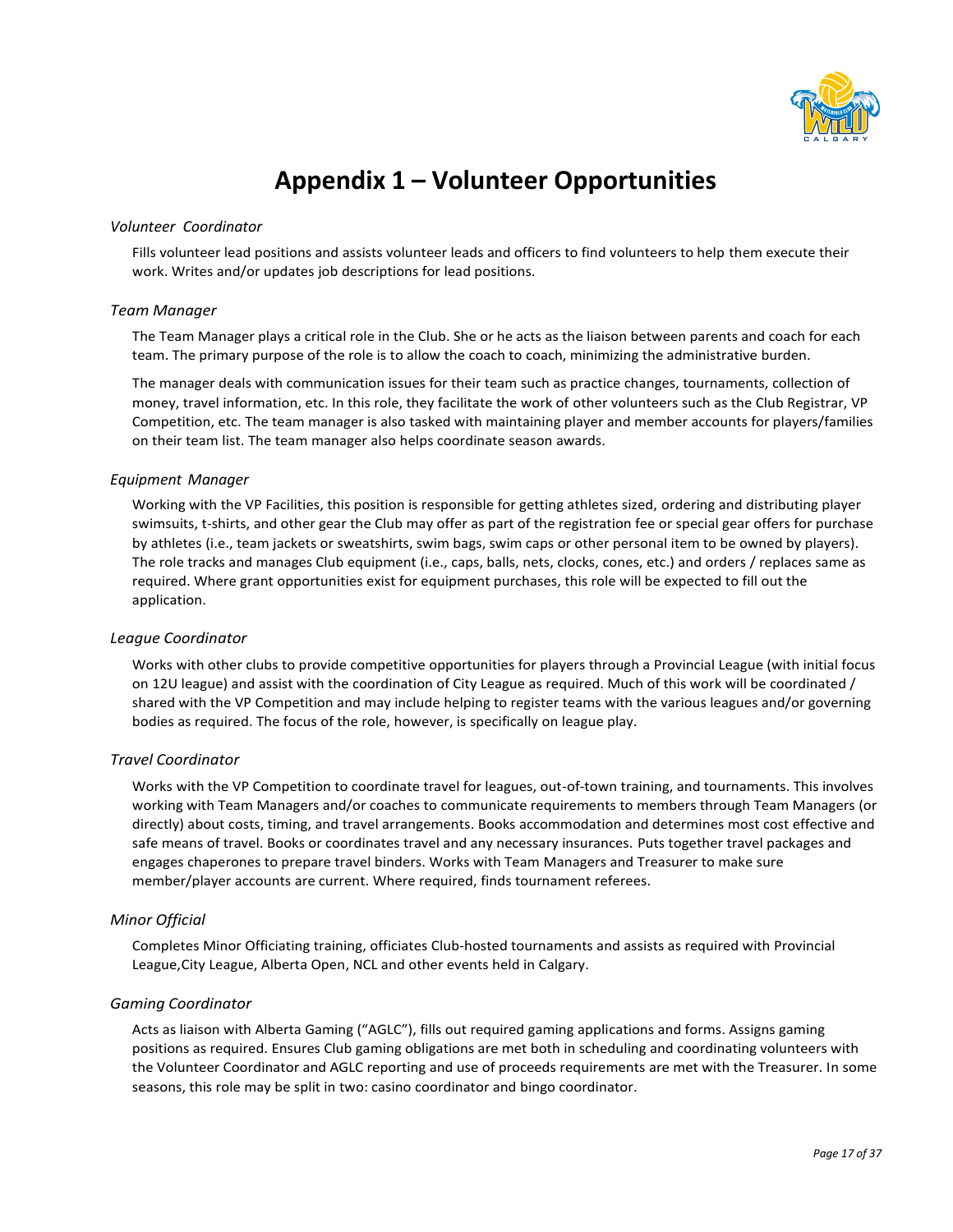

#### *Communications Manager*

Builds technical framework for Club web site and other technologies such as social networking tools. Updates content received from other volunteers or provides instruction to Leads on how to update content themselves. Publishes a newsletter as agreed to by the Board by soliciting information from the various officers and volunteer leads for inclusion in the newsletter. Works with the Webmaster to publish the newsletter through the website and determines other methods to effectively publish Club news.

#### *Admin Assistant*

Assists officers and volunteer leads with their work as needed. This may involve research, clerical work, distributing documents (i.e., posters in schools), etc.

#### *Hospitality / Social Events Coordinator / Committee*

Organizes food and drinks for Wild-hosted events. Books AGM facility and organizes the end-of-season party and any other Club social events.

#### *Out-of-Town Chaperone*

Responsible for the players' well being away from competitive venues while travelling for competition outside the Calgary area. Works closely with the VP Competition to prepare a trip travel binder, plans who sleeps in what room, makes sure that everyone arrives at the departure point on time and drives car rentals. Makes sure players are fed and cared for (i.e., in the event of injury, takes player to hospital, ensures approved medications are taken) and that they behave according to Club standards. Contacts parents/guardians as needed and communicates arrival times and coordinates pick-up/drop-off upon return. Chaperones must be a minimum of 25 years old, hold a valid drivers license, and provide proof of a Police Information Check, including a Vulnerable Sector Verification in the last three years. Chaperones are a key part of emergency action planning. They must be familiar with Club safety procedures and have a valid credit card with available credit of at least \$5,000.

#### *AB Water Polo Casino Volunteer*

Volunteers to help with Alberta Water Polo casinos to fulfill the Club's commitment to support Alberta Water Polo.

#### *Videographer/Photographer*

Tapes games, edits and posts for Club review and training. Works with Communications Manager to post to website, or Instagram as promotional material. Live streams Wild-hosted tournaments to the Club website. Takes official gamephotos as well as team and individual photos for newsletter and other promotional purposes.

As well as filling these positions, volunteers are needed to assist officers and volunteer leads in the execution of their work and other Club activities/obligations that arise. Members also have a fundraising commitment as outlined in section 6.3 above. These positions are suggestions from past seasons. If you think of something else or circumstances change, create your own opportunity. We will support you.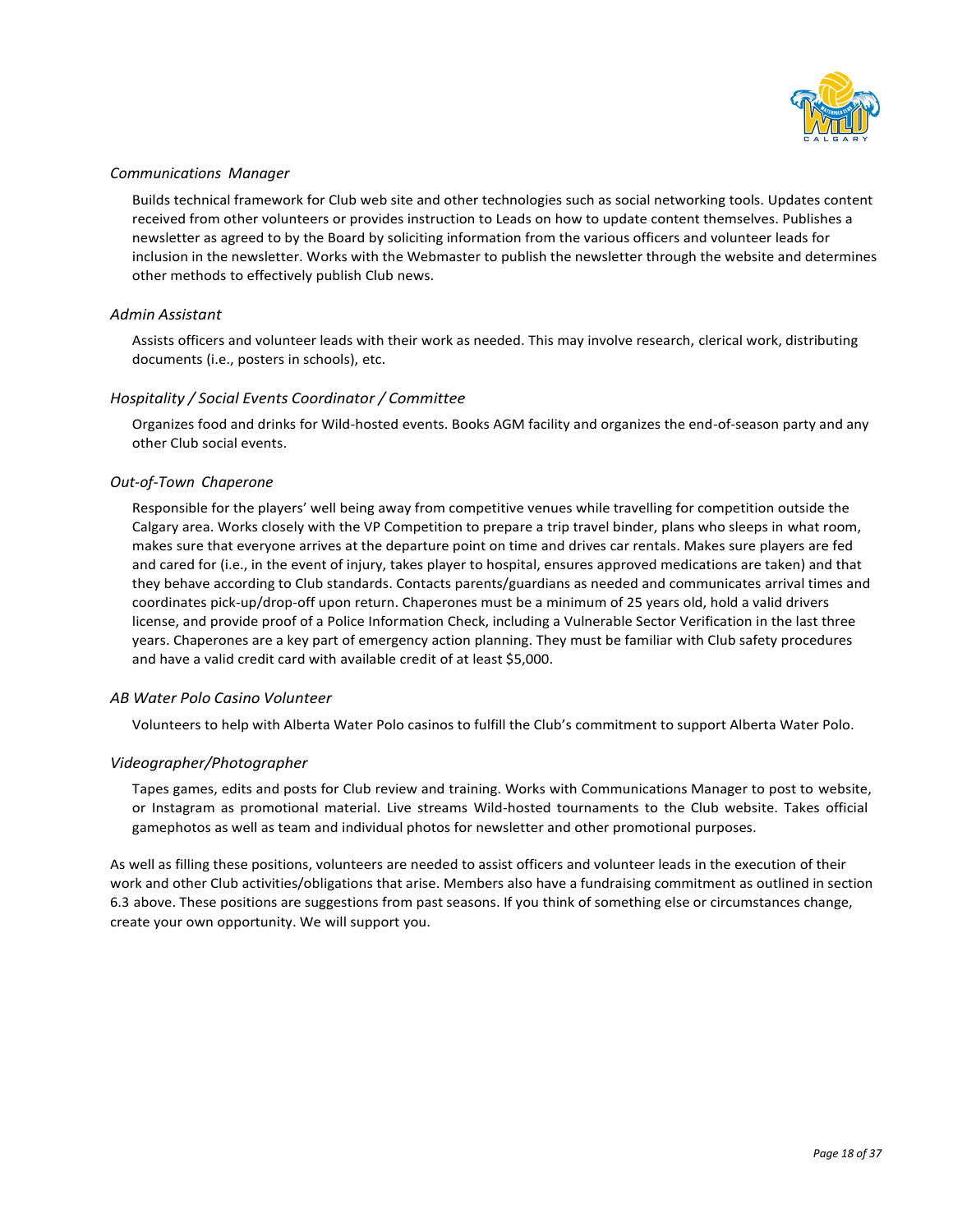

# **Appendix 2 – Safety and Risk Management**

Athlete health and safety is a primary concern for the Club. The intention of this appendix is to provide awareness of the types of injuries that can occur, provide tips for injury prevention, outline the Club's Return to Play ("RTP") policy, and provide general safety information. Reviewing and planning for safety helps the Club manage and mitigate risk.

The game of water polo is intense and exciting. Players swim and tread water for extended periods of time. They guard opposing players and grapple for the ball. As with all sport, there is a risk of injury to these activities. This risk will increase with age as athlete size and style of play can lead to more contact forces.

Typical injuries associated with water polo fall into two main types: acute and overuse. Acute injuries can result from interactions with opposing players. Overuse injuries typically happen through repeated swimming, throwing, and egg beater motions. The Club's primary goal is preventing injury and providing a safe environment for athletes to train and compete. Responding to injury and emergencies is outlined later in this document.

*Note: information presented below is from various organizations (American Academy of Pediatrics, Parachute, Ophea, and* Université de Montréal). We recommend visiting their websites for further quidance and information. While the Club makes every effort to raise awareness of the various injuries that can occur in water polo, we recommend members work closely *with their personal physician and athletes to assess risks, prevent, and respond to injuries.*

#### **Injury Prevention Tips**

- 1. Maintain good playing and off-season fitness levels, including cardiovascular fitness. Warm-up and cool-down exercises are important.
- 2. Learn and practice proper water polo techniques.
- 3. Eat a well-balanced diet and take meals 2-4 hours before training and games. Stay hydrated and replace nutrients with healthy snacks after activity.
- 4. Check safety gear for fit and maintenance (i.e., caps with ear guards, mouth guards). If gear looks worn or in need of maintenance, advise a Coach.
- 5. Engage in cross-training to limit the amount of stress or strain placed on specific muscle groups. Some elements of this are implemented in dryland training sessions. Engage in weight training, where appropriate and as directed by a coach, to strengthen muscles which surround and support joints.
- 6. Closely trim fingernails.
- 7. Wear proper sunscreen and lip balm when playing outdoors.
- 8. Watch for hypothermia when playing in cold water, especially with younger athletes.
- 9. Practice and encourage good sportsmanship and fair play.

#### **Typical Injuries**

- 1. Eyes contact from balls or other players. Where vision is affected or where swelling or blood inside the eye results from an injury, see an ophthalmologist.
- 2. Head blows to the head from another athlete, the ball, or other equipment (i.e., goal posts or crossbar). See Return to Play ("RTP") guideline below. Most common symptoms are headache, amnesia, and confusion, but symptoms may not be immediately apparent. All concussions are serious. If you suspect a concussion, see a doctor. Seek emergency care where a head injury results in a loss of consciousness lasting more than a minute, repeated vomiting, seizures, obvious difficulty with mental function or physical coordination, or where symptoms worsen over time.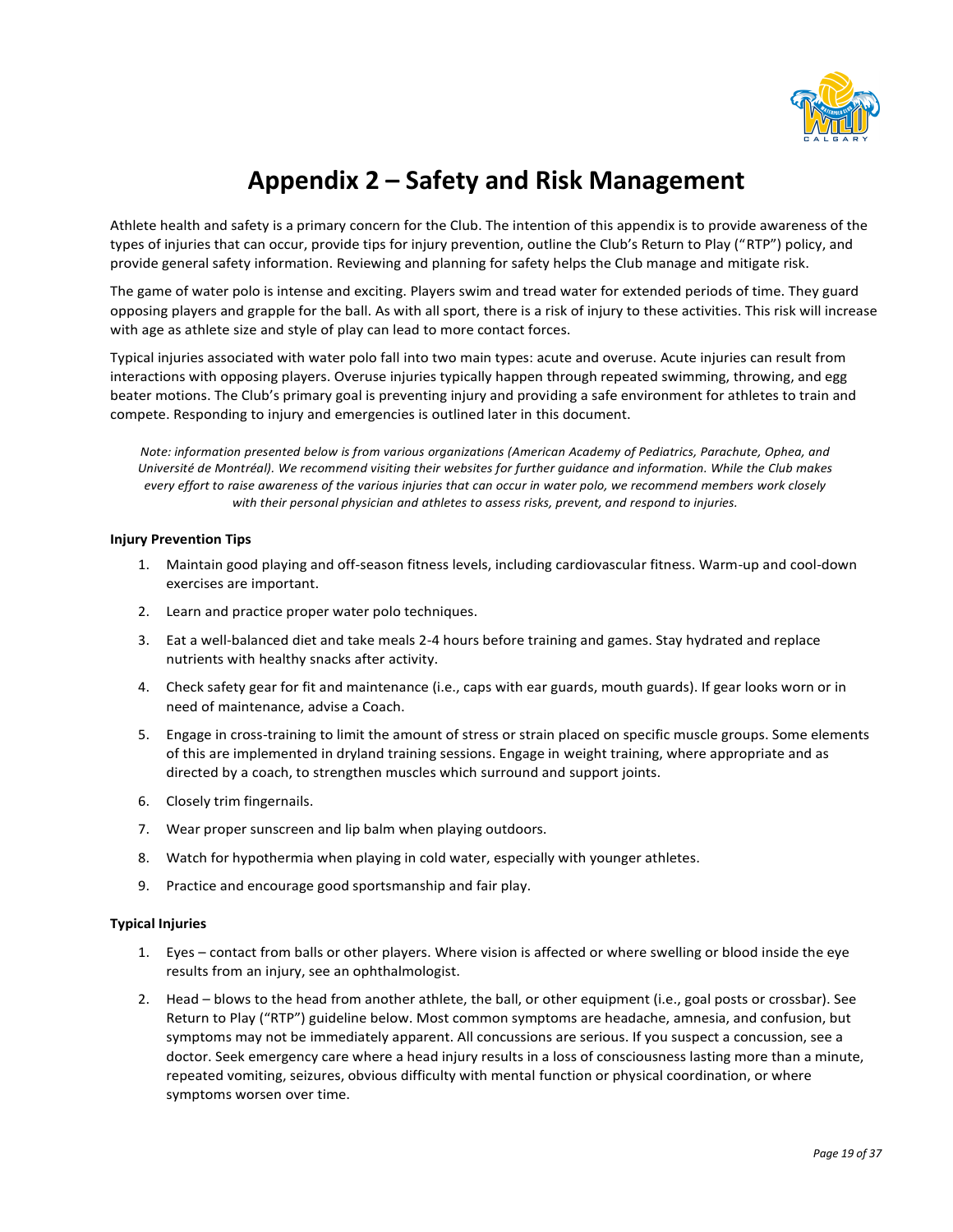

- 3. Shoulders Injury typically results from throwing or swimming motions. Weak trunk and back muscles may be contributing factors.
- 4. Fingers Striking opponents or the ball. Dislocations, deformities, loss of motion, or significant pain indicate an injury that should be examined by a doctor.
- 5. Knees Typical overuse injury caused by prolonged kicking and treading water. Where an injury results in a swollen knee, a pop is felt at the time of injury, or the knee feels loose, see a doctor.

#### **Response Planning**

Repsol Centre is the Club's main training and competition pool in Calgary. Club coaches will review the Repsol's Emergency Procedures Training document annually to understand the facility's emergency response plan and a coach's role in it should the need arise. An Emergency Action Plan ("EAP") will be filled out for every facility, providing the minimum emergency response information. Coaches will prepare an EAP for each facility used by Wild for practices and competitions in town. When travelling, coaches and chaperones will fill out an EAP and review it, discussing roles and responsibilities in the event of an emergency. Part of this process will involve understanding and complying with the safety standards and emergency response plans of the facility the Club will be using. The form template is below. Completed forms must be readily available at practices and competitions.

As indicated in the competition section, when travelling, do not leave a facility, practice, team function or hotel without first notifying and getting approval from a chaperone (or Coach if there is no chaperone).

#### **Return to Play ("RTP") Guideline**

In the event of a concussion or suspected concussion, the Club will follow the following guidelines:

- 1. Athletes must stop participation immediately and an Accident Report Form must be filled out (see below). The form must be scanned and sent to the Board within twenty-four hours of the incident.
- 2. All concussions are serious. If you suspect a concussion, see a doctor as soon as possible. Seek emergency care where a head injury results in a loss of consciousness lasting more than a minute, repeated vomiting, seizures, obvious difficulty with mental function or physical coordination, or where symptoms worsen over time.
- 3. If an athlete has been diagnosed with concussion by a medical doctor, the athlete will not be permitted to return to play until written permission is provided by the diagnosing doctor. A copy of this permission must be provided to the Board and the player may not resume water polo activities or engage in the RTP process until the Board notifies the player, his/her family, and the player's coach.
- 4. The RTP protocol for concussion is a graduated approach to resuming normal water polo activities. As an athlete moves through the steps of the protocol, return to a previous step if symptoms occur. No athlete should begin the protocol without first going at least twenty-four hours without symptoms.
	- a. Complete rest without symptoms for 24 hours
	- b. Light physical activity out of the pool (i.e., stationary bike for 20 minutes)
	- c. Increased intensity in and out of the pool with water polo specific activities (i.e., participating in dryland plus light pool activities such as front crawl with head up, egg beater, passing in place)
	- d. Drills without body contact (i.e., head out of water sprints, back and side crawl, passing, return to weight training: 80%, avoid position with head below hips, avoid jumps and power lifting)
	- e. Return to regular practice with body contact
	- **f.** Return to game play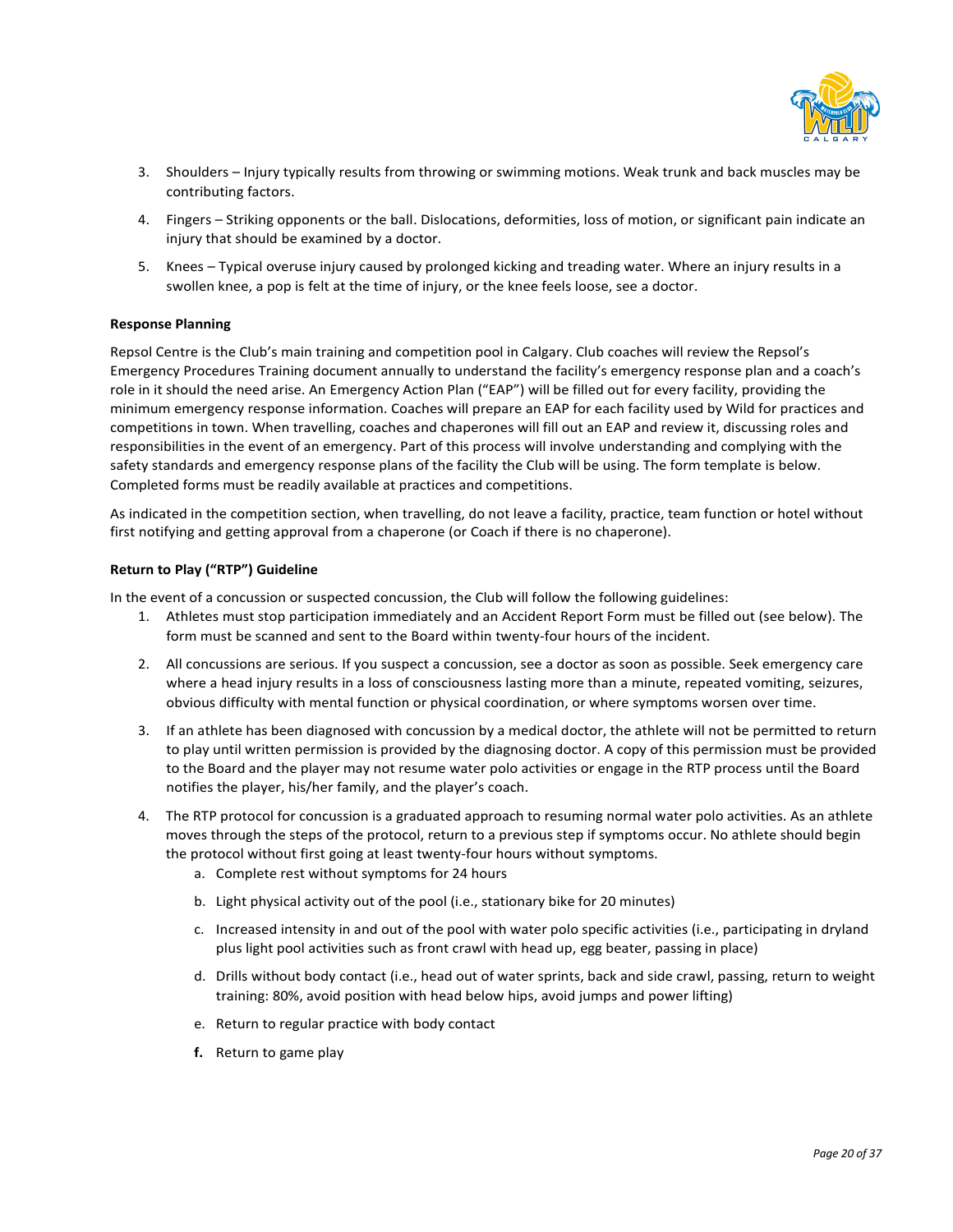

Where some other type of injury is involved, a coach and lifeguard will assess and treat the injury on the pool deck and decide whether or not the athlete should return to play. In the case of a more serious injury, the player may bereferred to a doctor who must provide a written recommendation to return to play.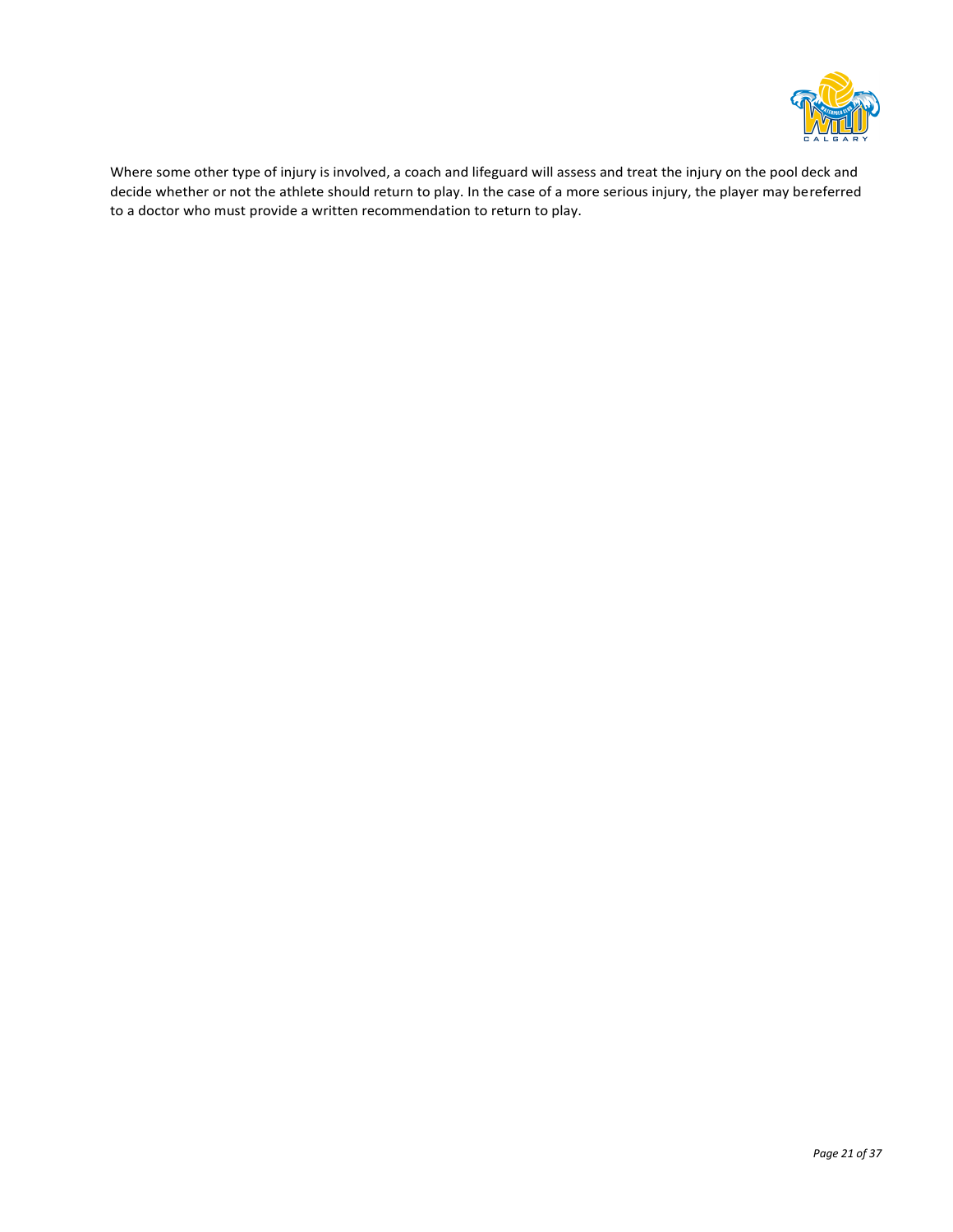

# **Emergency Action Plan**

| <b>Emergency Numbers</b> |                                    |  |  |  |
|--------------------------|------------------------------------|--|--|--|
|                          | Ambulance: Police: Police: Police: |  |  |  |
|                          |                                    |  |  |  |
|                          |                                    |  |  |  |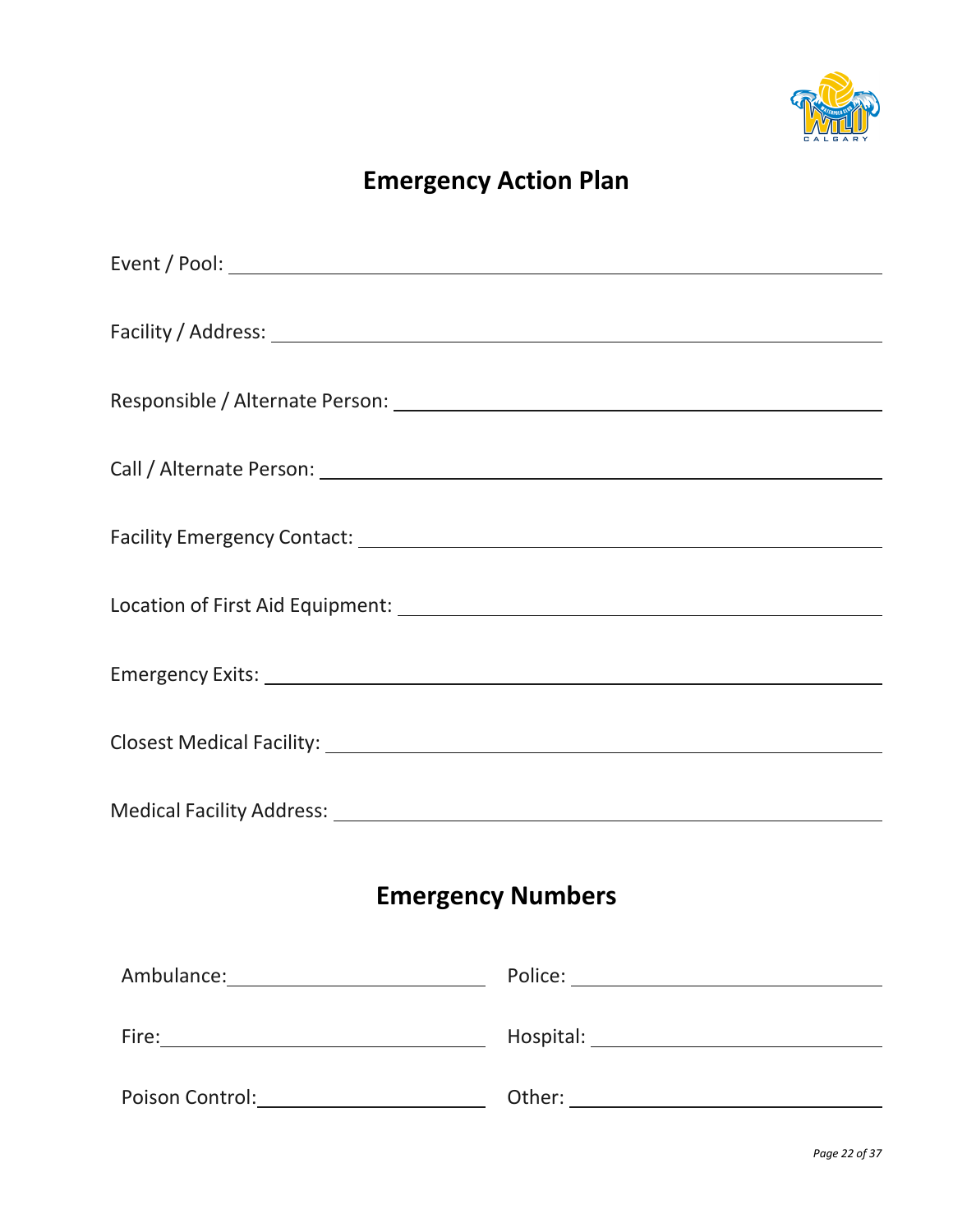

# **Accident Report Form**

| Date of Report: |    |    |             |
|-----------------|----|----|-------------|
|                 | hh | mm | <b>YYYY</b> |

# **PATIENT INFORMATION**

| Surname:                               | <b>First Name:</b> |  |
|----------------------------------------|--------------------|--|
| Address:                               | City / Province:   |  |
| Postal Code:                           | Phone:             |  |
| E-mail:                                | Age:               |  |
| Sex:                                   | DOB:               |  |
| Height / Weight:                       | Allergies:         |  |
| <b>Other Known Medical Conditions:</b> |                    |  |

# **RESPONSIBLE PERSON INFORMATION**

| Surname:                              | <b>First Name:</b> |  |
|---------------------------------------|--------------------|--|
| Address:                              | City / Province:   |  |
| Postal Code:                          | Phone:             |  |
| E-mail:                               | Age:               |  |
| Role (coach, parent, official, etc.): |                    |  |

# **COMPLETED BY**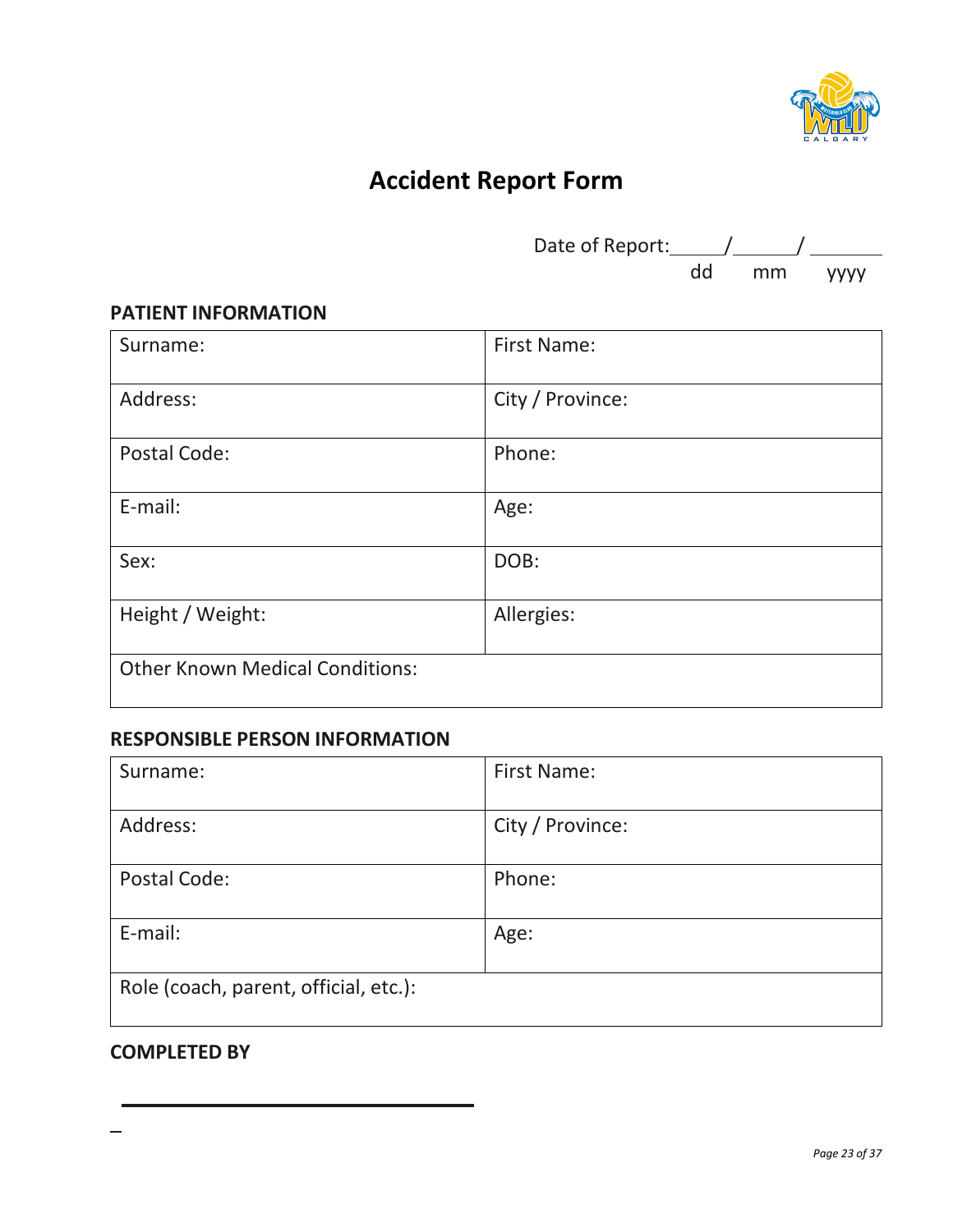

# **Print Name Signature**

# **INCIDENT INFORMATION**

| Date & Time:                                                                | First Intervention:                                             |                    | <b>Medical Support Arrived:</b> |  |  |
|-----------------------------------------------------------------------------|-----------------------------------------------------------------|--------------------|---------------------------------|--|--|
|                                                                             |                                                                 | <b>AM</b>          | <b>AM</b>                       |  |  |
|                                                                             |                                                                 | PM                 | <b>PM</b>                       |  |  |
| Responsible Person's Incident Description (what, where, signs, & symptoms): |                                                                 |                    |                                 |  |  |
|                                                                             |                                                                 |                    |                                 |  |  |
|                                                                             |                                                                 |                    |                                 |  |  |
| Patient's Incident Description:                                             |                                                                 |                    |                                 |  |  |
|                                                                             |                                                                 |                    |                                 |  |  |
| Event & Conditions:                                                         |                                                                 |                    |                                 |  |  |
|                                                                             |                                                                 |                    |                                 |  |  |
| Actions Taken / Interventions / Other:                                      |                                                                 |                    |                                 |  |  |
|                                                                             |                                                                 |                    |                                 |  |  |
| After Treatment, the Patient Was:                                           |                                                                 |                    |                                 |  |  |
| $\Box$ Sent Home                                                            | $\Box$ Sent to Hospital / Clinic<br>$\Box$ Returned to Activity |                    |                                 |  |  |
| WITNESS INFORMATION (an observer, not the Responsible Person)               |                                                                 |                    |                                 |  |  |
| Surname:                                                                    |                                                                 | <b>First Name:</b> |                                 |  |  |
| Address:                                                                    |                                                                 | City / Province:   |                                 |  |  |
| Postal Code:                                                                | Phone:                                                          |                    |                                 |  |  |
| E-mail:                                                                     | Age:                                                            |                    |                                 |  |  |
| Role (coach, parent, official, etc.):                                       |                                                                 |                    |                                 |  |  |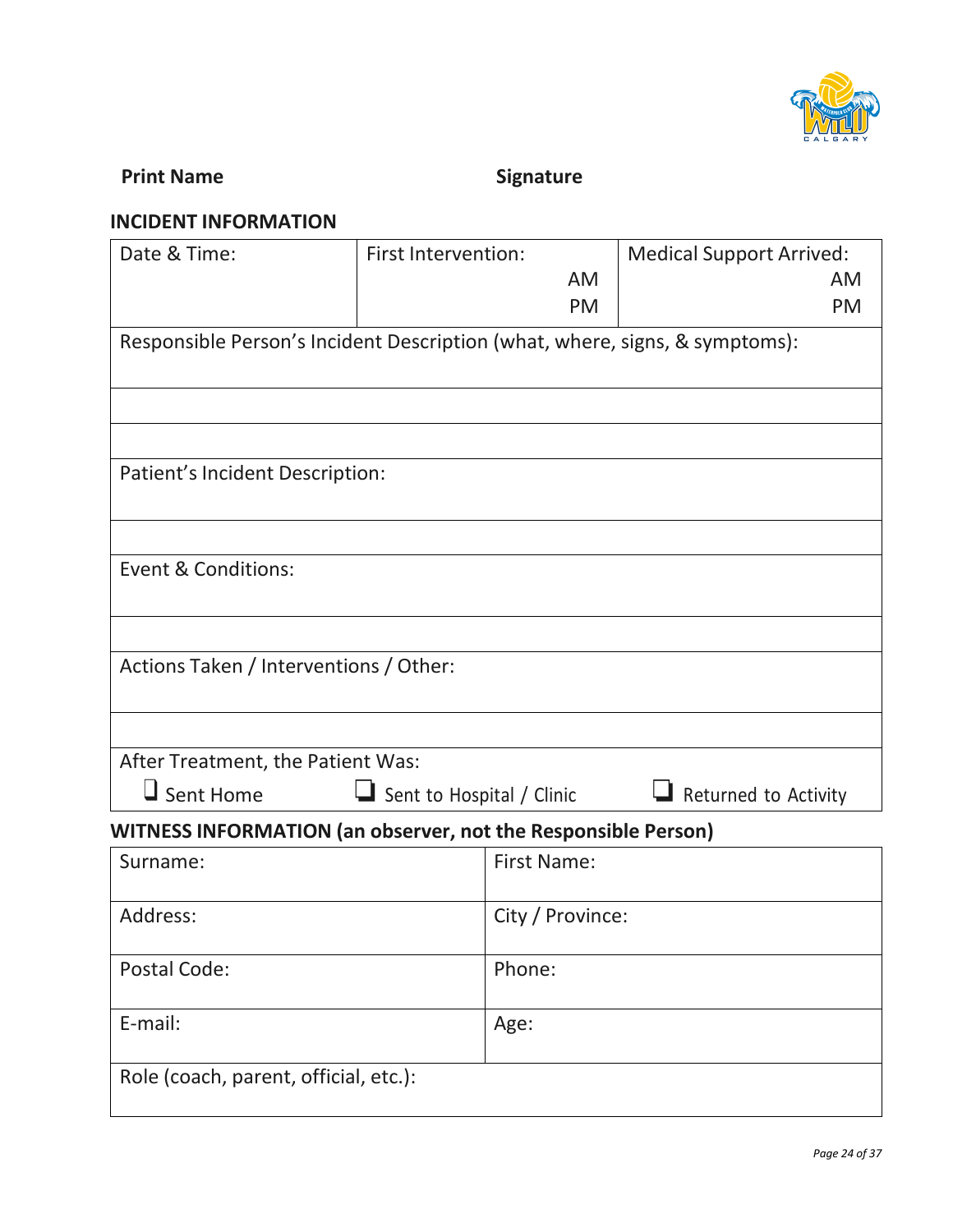

#### **Risk Planning and Management**

It is important that members involved in programming and delivering Club services consider the risks inherent in the activities they are planning or directing. The Club has a responsibility to its players, members, and the broader water polo community to deliver its services in the safest manner possible. As members, we can all play a part in managing risk.

Coaches and members tasked with assisting to develop or plan practices, competitions, and travel must meet to discuss the activities that will be undertaken and identify risks that could be present in those activities. The Club has outlined above the typical types of injuries that can occur while playing water polo and has made steps to mitigate or minimize those risks by:

- 1. Requiring coaches have standard first aid;
- 2. Requiring coaches be certified as dictated by the LTAD model and Water Polo Canada;
- 3. Providing orientations at the beginning of the season to review the program and outline members' and players' roles and responsibilities to sportsmanlike play, the Club's code of conduct, and sports safety;
- 4. Evaluating athlete abilities early in the season and assigning them to the appropriate team consistent with the LTAD model;
- 5. Providing quality coaching to develop proper water polo skills and knowledge of the rules in a manner consistent with LTAD;
- 6. Adequately supervising and monitoring players;
- 7. Reviewing Repsol emergency procedures and the risk assessment process at the beginning of the season;
- 8. Requiring coaches and chaperones to assess hazards and response plans for the various facilities in which they may be training and competing and complete an EAP for those facilities;
- 9. Planning trips from the perspective of risk, identifying potential hazards in and out of the pool, compiling medical and other athlete data for the travel binder, and providing chaperones as required;
- 10. Communicating safety requirements and action plans to visiting clubs;
- 11. Providing proper equipment and ensuring it is worn and used appropriately;
- 12. Keeping records associated with risk management such as waivers, action plans, and accident reports; and
- 13. Listening to members and their observations, thinking about "near misses", and looking for opportunities to continuously improve.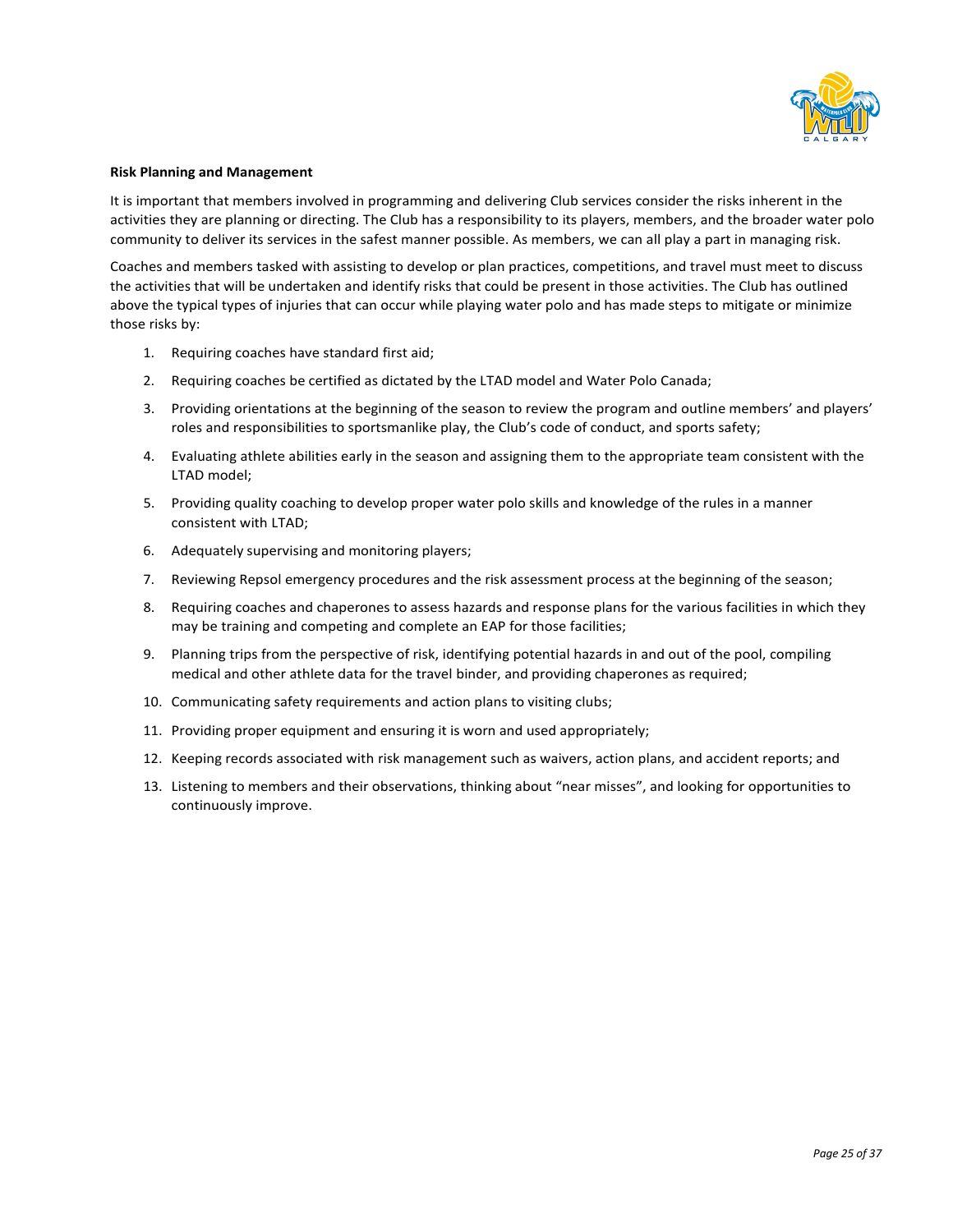

# **Appendix 3 – Concussion**

#### **Introduction**

Concussion is unlike most injuries that athlete's experience. As concussion is an injury to the brain, it cannot be seen and the effects can be either subtle or devastating or cumulatively persistent over time. Also, the severity of the symptoms from concussion is not always associated with the severity of the causative impact since the frequency and number of head injuries affects the symptoms: in particular, the greater the number of concussions, the longer the symptoms persist and the more severe the symptoms. In addition, the closer together the concussions occur in time, the longer the symptoms persist and the more severe the symptoms can be.

, "What is a concussion?" Concussion is a brain injury and is defined as a complex process affecting the brain, induced by biomechanical forces. The mechanism of injury may occur in two major ways. First is direct trauma/impact to the head. Second is a sudden deceleration of the head resulting in the brain colliding with its casing (the skull). In fact, the deceleration mechanism may be the most common cause of concussion.

It is important to remember that a concussion can in occur in the absence of a blow to the head. Any sudden deceleration may result in a concussion whether it is to the torso, neck or other part of the body. The impulsive forces from the injury to the body are transmitted to the head/brain. If the head is jerked in any direction suddenly the requirements are satisfied to have a resultant concussion.

#### **Early Recognition**

"Early" is the key word when it comes to successfully minimizing the repercussions from concussion. First, it is important to recognize that any event that satisfies the direct blow or deceleration may result in a concussion so be looking for it. Remember - the subtle symptoms are important and should not be ignored! Initially, be suspicious if there is:

- Any loss of consciousness no matter how brief
- Head related symptoms visual problems, headache (athlete rubbing their head or blinking trying to clear their eyes)
- Impairment of brain function confusion, memory
- Physical Symptoms unsteadiness/ balance problems or change in movement (stroke change, throwing motion, accuracy) –
- Change in emotional stability anger, crying, liability The key to concussion recognition involves being watchful for the above signs and symptoms. Probably the most important point in minimizing the impact of concussion is to remove the athlete from the training or competition setting if there is any suspicion of a concussion until a complete evaluation is performed by medical personnel. The effects of a second impact or injury to the brain while already suffering a concussion can be devastating. "When in doubt; sit them out". ALWAYS REMOVE THE ATHLETE FROM THE FIELD OF PLAY IF THERE IS A SUSPICION OF A HEAD INJURY/ CONCUSSION.

As the incidence of concussion is common in some sports (eg. water polo, Synchro and diving as well as other land based sports) that athletes frequently undergo on-line "neurocognitive testing" prior to the beginning of the season to establish that athlete's personal baseline of cognitive performance. Comparing the suspected concussed athlete neurocognitive testing following a concussion with their own baseline results is often helpful for the treating physician. Various sport-specific neurocognitive tests can be found on-line.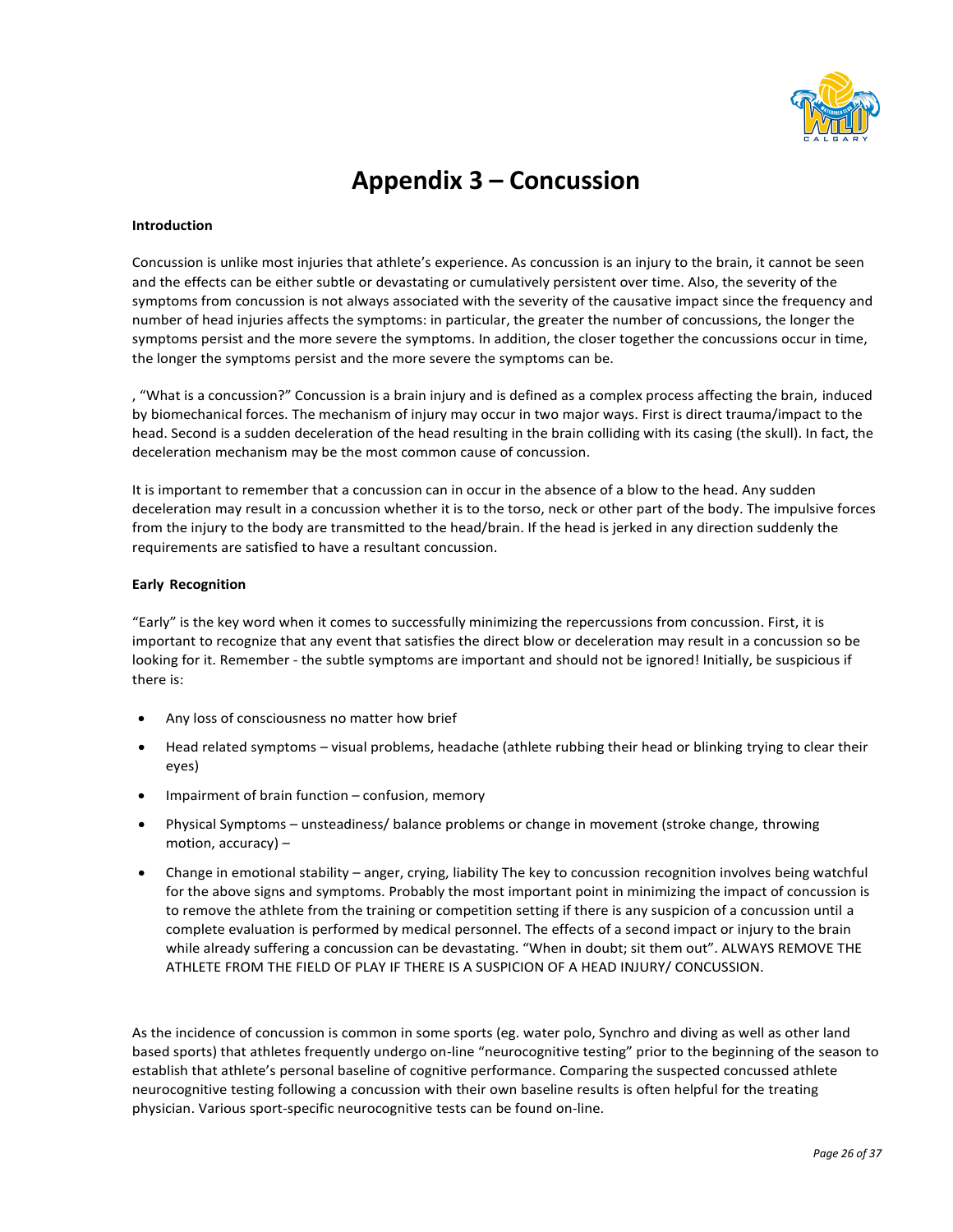

All athletes, coaches, parents, and members of the athlete's entourage should be able to recognize concussion early; as the athlete is often disoriented and unable to determine their own diagnosis. All suspected concussed athletes should undergo evaluation by a trained medical professional as soon as possible after the injury.

- 1. The evaluation of a suspected concussed athlete is greatly affected by past medical history. Of particular importance are:
	- Underlying medical problems
	- Prior history of concussion and if positive when and how many?
	- Medication use (prescription and recreational to include alcohol)
	- Dyslexia or other learning disorders
	- History of migraines or chronic headaches
	- Attention deficit disorder or Attention deficit and hyperactivity disorder
	- Emotional history to include depression and anxiety disorders or any psychiatric diagnosis
- 1. Family history for the above
- 2. The physical examination for evidence of injury of concussion includes the head, neck, neurological system and any impact site
- 3. Symptom evaluation
- 4. Cognitive assessment: Cognitive assessment consists of several components:
	- Orientation person, time, situation
	- Immediate memory with a standard series of words and recall
	- Concentration digits backward or months in reverse order
- 5. Balance exam:
- 6. Coordination testing: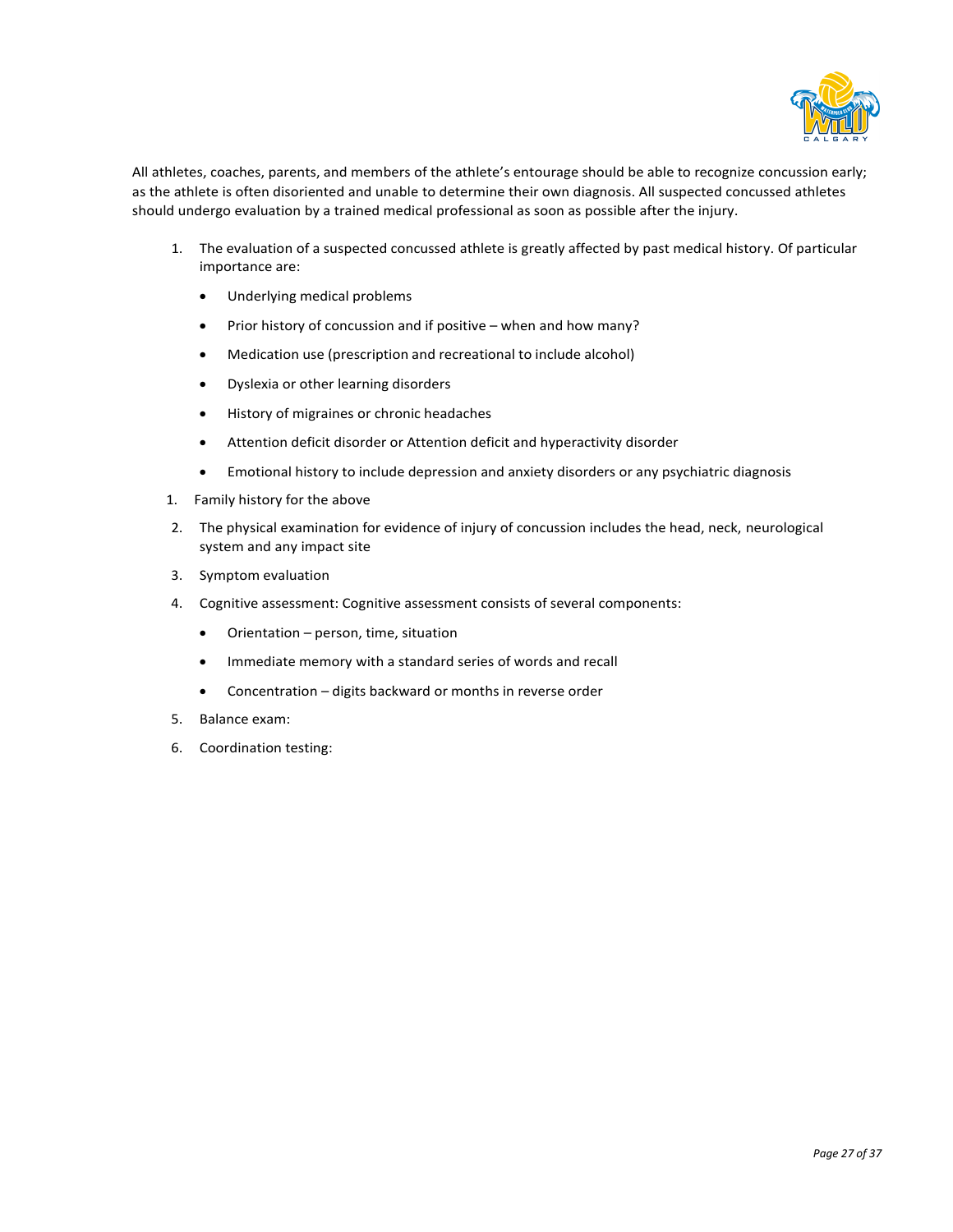

#### **When is a Hospital/Emergency room necessary?**

The status of the concussed athlete may change for the better or worse quickly, usually within the first 48 hours so they should be kept under careful observation. Any new or changing symptoms are a concern. In particular, the following symptoms should result in immediate advanced medical attention in the hospital setting. Those symptoms are:

- Worsening headache
- Worsening drowsiness or cannot be aroused from sleep
- Progression of memory deficits
- Inability to recognize people or places
- Repeated vomiting
- Unusual behavior, irritability, or confusion
- Seizure activity with or without loss of consciousness (jerking of one leg or arm uncontrollably)
- Weakness or numbness in arms or legs
- Unsteadiness on feet or slurring of speech

#### **Post-Concussion and Depression**

The topics of emotional, cognitive and behavioral changes have already been mentioned at several stages in the initial physical evaluation of concussion. Immediately after the concussive injury the brain, by definition, has undergone a traumatic impact. This is no different than any other human organ being traumatized. Although in this case there is no structural damage medical experts can image to date, there is still an initial disturbance to overall brain function. Over the last fifteen years there has been a growing body of scientific literature that while usually these initial psychological changes subside, especially with proper supportive treatment and return to play protocols, weeks to months later an athlete can become depressed. Although an athlete may appear to have recovered, one must continue to look for signs and symptoms of depression such as: Decline in physical performance, sadness, pronounced fatigue, insomnia, increased sleepiness, change in appetite, irritability, restlessness/excitability/anxiousness, decreased concentration, decreased motivation, hopeless, suicidal ideation, and rarely completed suicide. If an athlete is isolating themselves or acting out of character they need to see a professional, a team doctor a sports psychologist or a sports psychiatrist. The most important point is recognition of the problem and keeping an open discussion with the athlete at all times.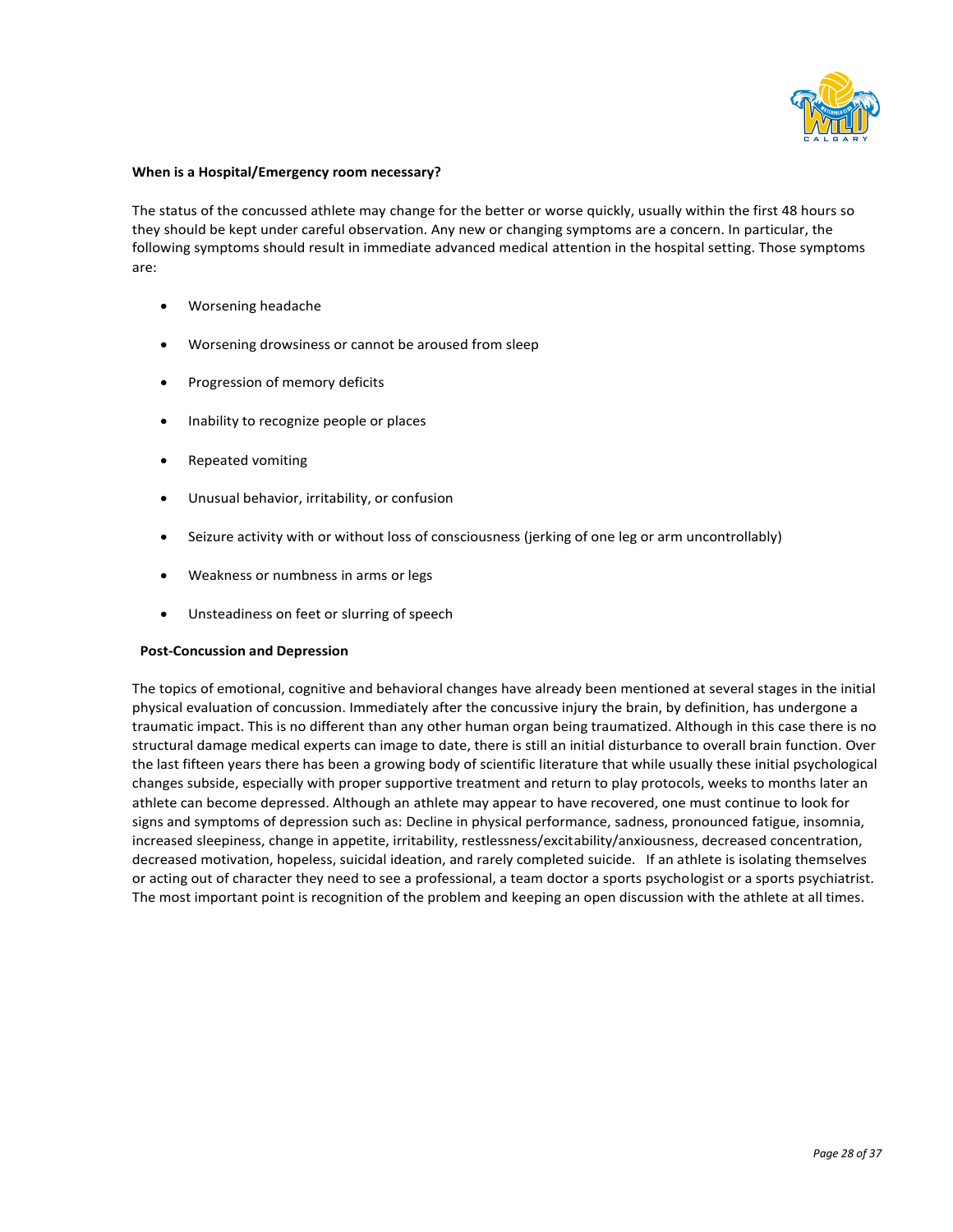

#### **When and how does the athlete return to their sport following concussion?**

The progression of stages for the return of the concussed athlete back to their sport is exact and methodical going from the simplest of activities to the most advanced aspects of function, training and performance. In the beginning, following the diagnosis of concussion, the athlete must rest: complete mental and physical rest. They should not return to school/work until all symptoms are clear. Once asymptomatic, the athlete can return to the learning/ work environment in a graduated, stepwise progression initially without responsibility for performing in the classroom or on testing until their neurocognitive function has returned to their baseline. In addition, the athlete should refrain from screens: computers, video games and smart phones until symptoms have cleared. The athlete is also not to take medication unless cleared by his/her medical practitioner. This specifically includes no alcohol, pain medication, sleeping medication, or recreational drugs. Sports participation is not recommended until cleared by the treating medical practitioner.

Once they have been cleared to return to sport, the athlete should undergo a progressive, graduated return to play program that becomes increasingly more physically challenging at each step. The speed of progression is limited to one stage per day in the adult athlete. The child athlete takes longer at each level. If the athlete's symptoms return with physical exertional challenge at any stage, they return to the prior (asymptomatic) step and then progress forward daily if successful at each stage.

The progression is:

#### **No activity (mental of physical as defined above - 24-48h)**

**Light aerobic exercise:** Defined as up to 70% of maximum predicted heart rate –

The goal = elevation of HR

**Sport-specific exercise:** Defined as sports specific drills not involving head contact or impact

**Non-contact training drills:** Defined as complex training drills that involve coordination and cognitive function. These are also sports specific ideally.

**Full contact practice:** Defined as full practice without limitations as to impact or difficulty Return to sport: Full training and competition

#### **Water Polo specific progression** post-concussion once cleared by medical for return to sport

Athlete must remain symptom free during and after activity progression in order to advance to the next phase of progression. If a water polo player experiences recurrence of symptoms, go back to previous level of exertion that did not cause symptoms for 24 hours before attempting to advance progression again. In general, begin with low numbers of skills and increase gradually as athlete adapts.

#### **No activity: (mental or physical as defined above for 24-48h)**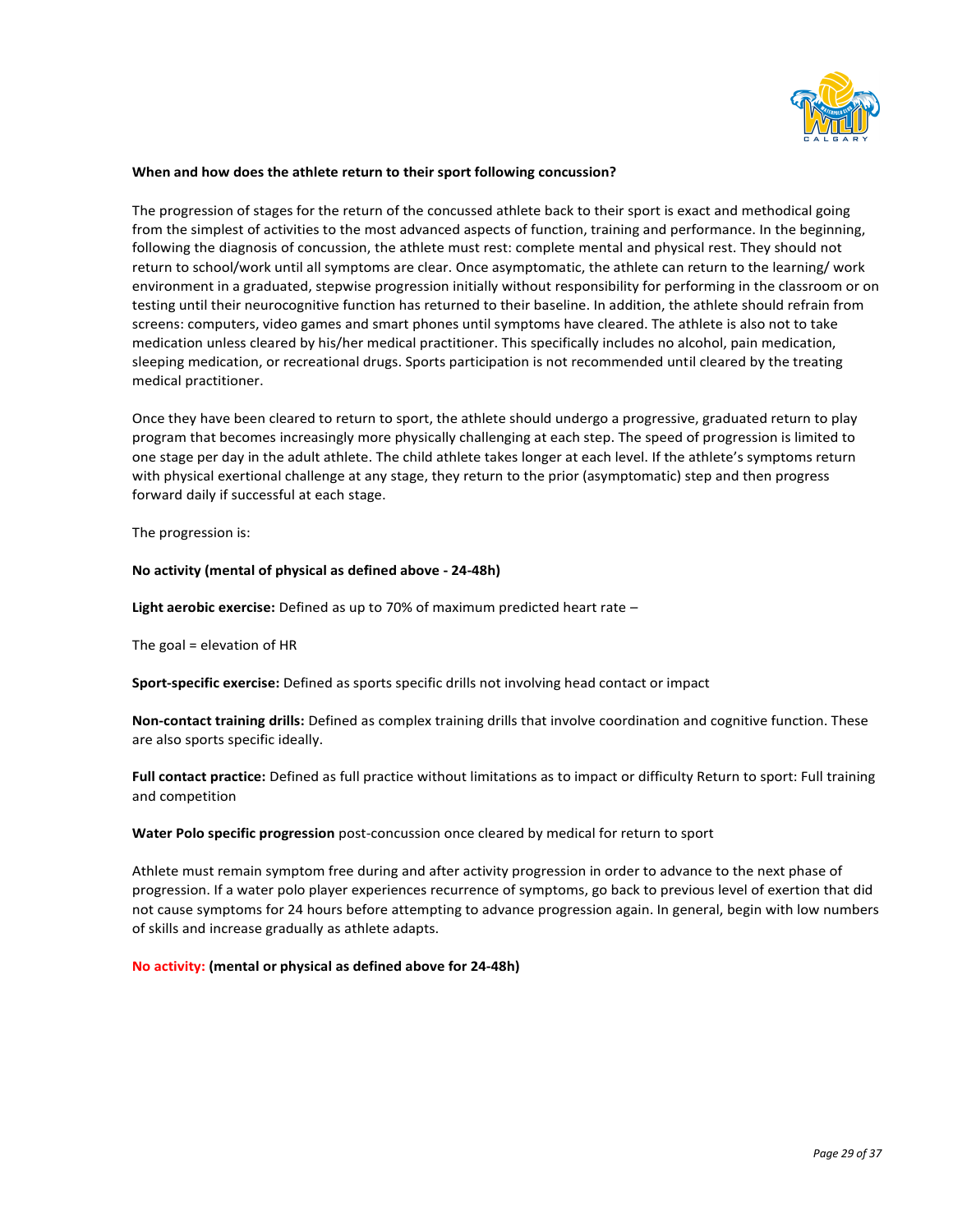

**1st level - Light aerobic exercise:** Up to 70% of maximum predicted heart rate with the goal of mild aerobic exertion. For example:

- Stationary cycling progressing to
- • Walking/light jog on treadmill progressing to
- Light controlled swimming (no diving or sprints) progressing to
- Easy egg beater with no ball

**2nd level - Sport-specific exercise:** This level does not involve head contact or impact. For example:

- increasing intensity of swimming to include sprinting
- "water polo specific moves" to include throwing ball to test hand eye coordination
- egg-beater drills and egg-beater with light medicine ball
- shooting drills
- No diving into pool and no receiving of passes.

Examples of egg-beater drills are:

#### **Basic egg-beater drill**

- a) Line up swimmers at the end of the pool.
- b) Swimmers will place both hands on head Using egg-beater the athlete will move down the pool.
- c) A variation of the basic drill has the athlete practice going forward, to the left and right side and backward.

#### **Intermediate egg-beater drill**

Utilizing the basic drill above but increase the difficulty by emphasizing the height out of water as well as speed and distance traveled.

#### **Advanced egg-beater drill**

This is the most difficult egg beater exercise. The athletes are in the deep water facing the coach and imitating the coach's actions on the deck. The coach holds each of the following positions for varying lengths of time to train strength and endurance. The moves include:

- Elbows out of the water, hands behind neck
- Right arm extended, alternate action (repeat on the left)
- Pike position, seat high out of water
- Both arms extended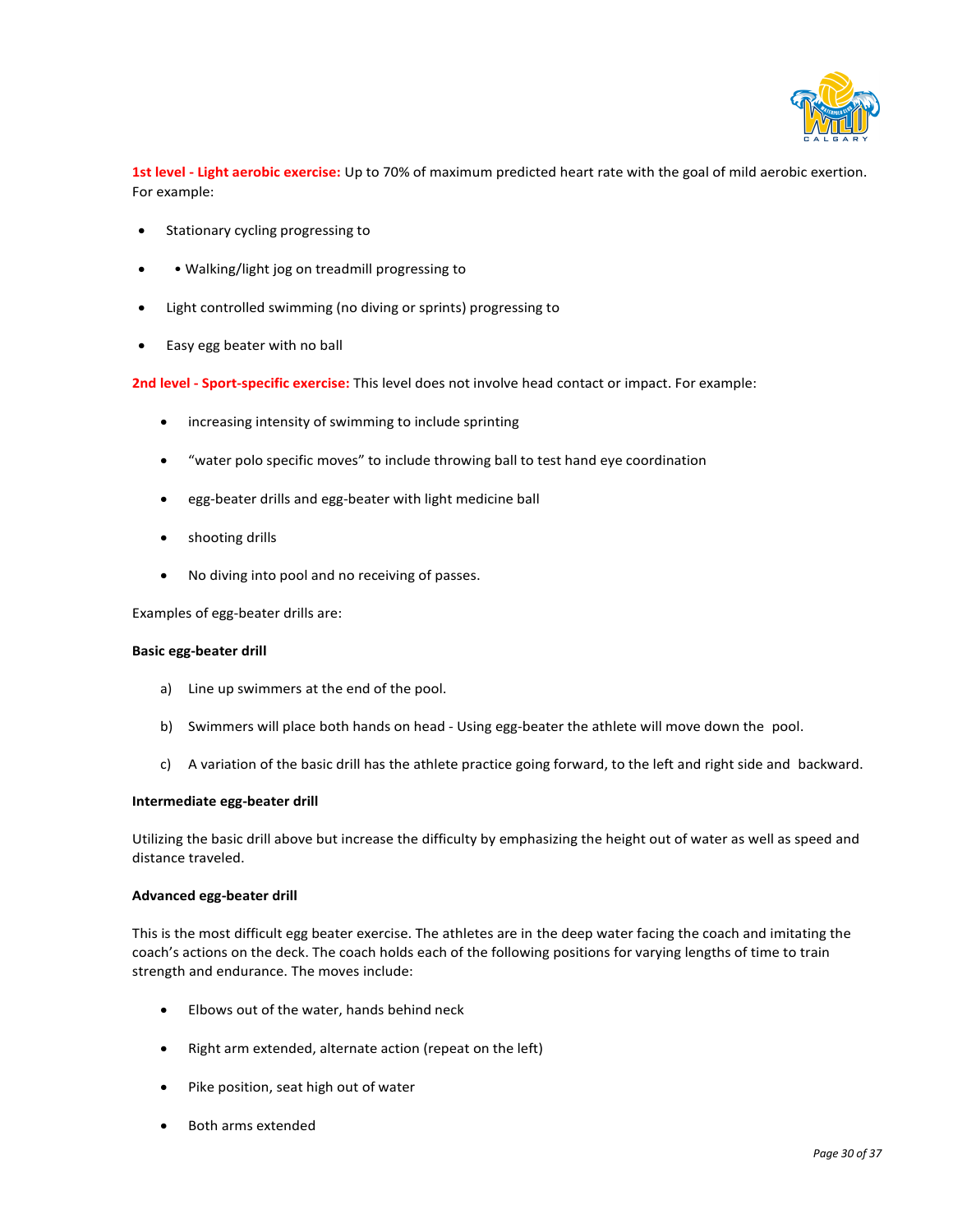

- Both hands on head
- 360 spin with any combination of the above
- Finish drill by having players attempt to boost up to a maximum height on the "up" command, using arms and leg kick to rise out of the water.

Variation: Suspend a rope across the pool at a height as a target for the players to touch

**3rd level - Non-contact training drills:** This level has complex training drills that involve hand-eye coordination as well as cognitive function and exertion. This level includes the receiving of balls/passes from other players and maneuvering in water polo formation drills. It is important that there be **NO CONTACT** with other players. An example would be the 4 square drill.

#### **4 Square Drill**

Note: Emphasize keeping ball overhead for better control.

- a) Arrange 4 players about 10 feet, apart, forming a square with one ball to each square.
- b) Players pass to each other, receiving ball and immediately spinning before passing.
- c) Men should practice receiving with either hand and spinning right or left.

Note: Emphasis keeping ball overhead for better control.

It is required that hand eye coordination be fully intact before going to this progression stage.

Diving may be re-introduced at this stage

**4th level - Full contact practice:** Full practice without limitations as to impact or difficulty:

**Return to sport:** Full training and competition

#### **Does Age Matter?**

Contrary to almost everything else in human physiology, children do not tolerate concussions as well as adults and recovery time is longer. Given these facts it is also true that concussions beyond the first are also more problematic. While every individual hits adolescent at different ages, most authorities view a "child" as less than 13 years old. Those less than 5 have very little data on which to make predictions.

So, a concussed child is completely different and must be handled more conservatively while still adhering to the guidelines to return to training and performance.

#### **Conclusion**

Concussions are far from obvious and are quite complex. To date medical testing has been unable to help diagnose a concussion. Medical investigations are most helpful in the more severe head injuries when a skull fracture or cerebral bleed is suspected. The symptoms that warrant that kind of evaluation are the same ones that were reviewed under "When is a Hospital/Emergency room necessary?"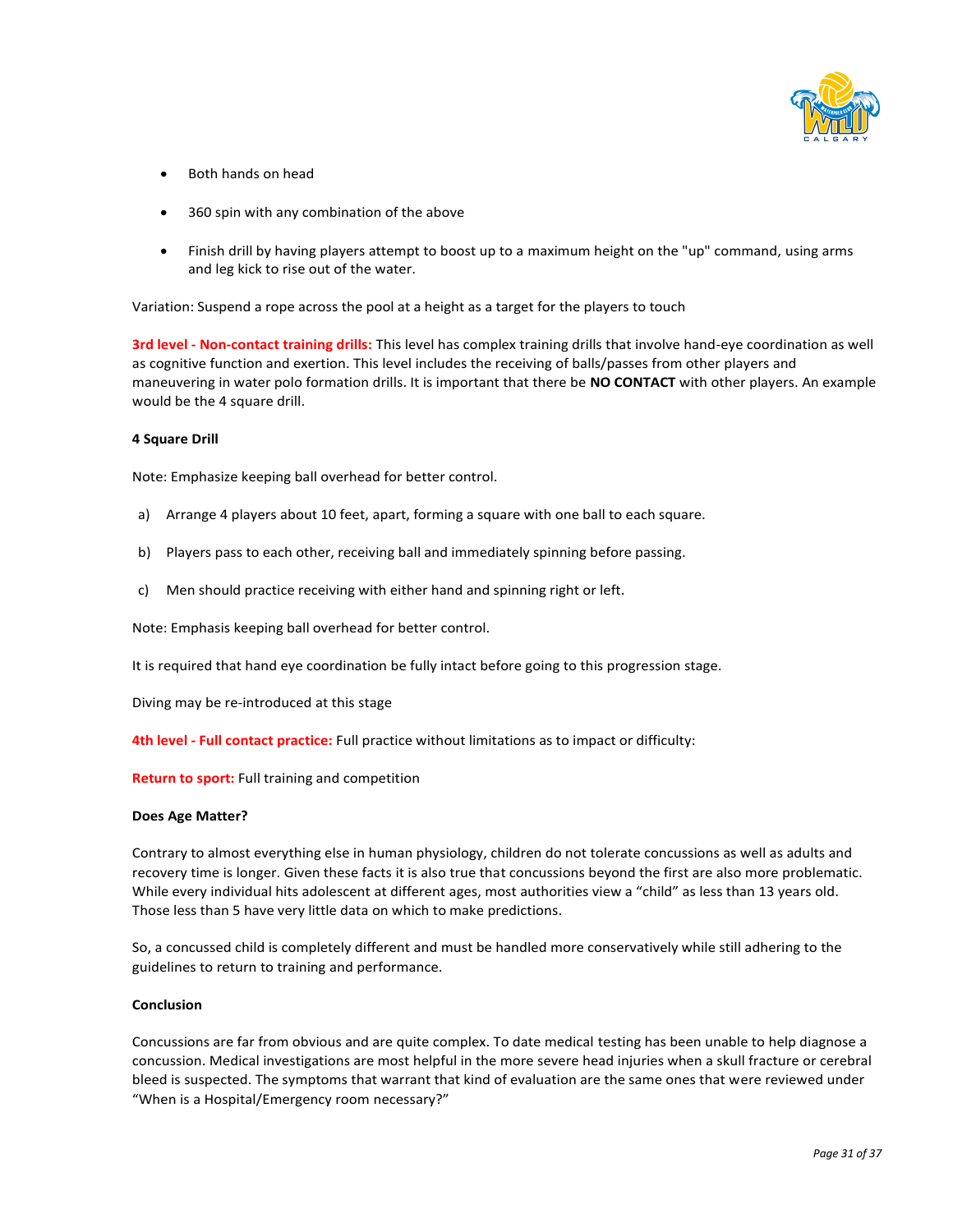

The effects of concussions are cumulative. A second concussion behaves much differently than the first and is more likely to have longer and more severe cognitive consequences. Recovery from a second concussion is usually longer than the first concussion, regardless of the severity of the first or second injury. Protective headgear and other devices do help when it comes to bumps, bruises, fractures and lacerations but they have not been found to decrease the incidence of concussions or their long term consequences.

Rule changes and training changes have a chance to make a difference as well as close attention to the return to school/work/training protocols. Prevention, early recognition and appropriate management remain the keys in protecting the athlete from the long term symptoms of a concussion.

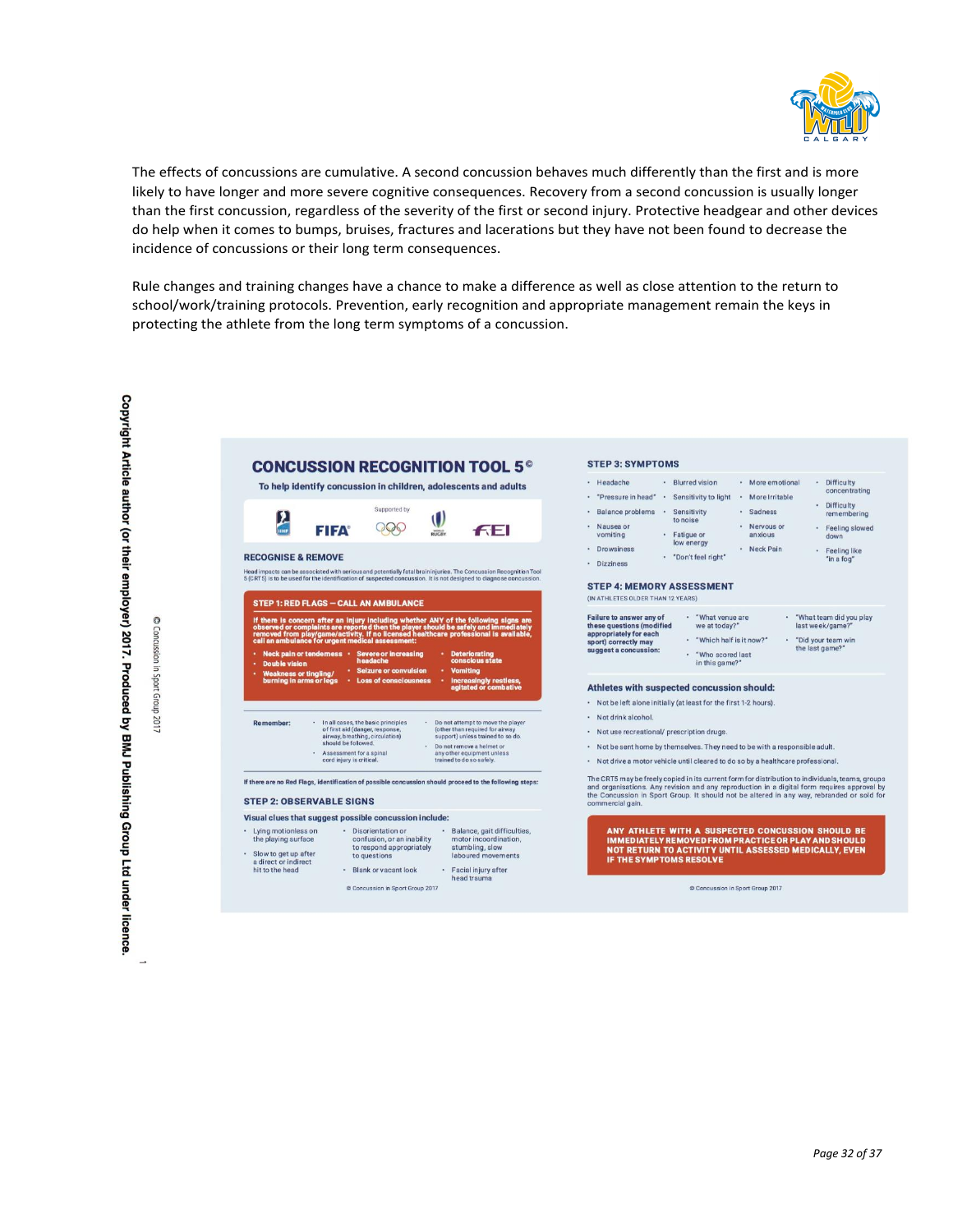

# **Appendix 4 – Miscellaneous Policies & Information**

#### **Being on the Board**

The Club will hold an annual orientation for Board directors early in the season after the Annual General Meeting to provide members with a refresher on their obligations, review Club bylaws and policies, budgets, the Handbook, and a review of the various Board positions and the roles and responsibilities that go with them. This session will typically be facilitated by the Club Secretary.

#### **Conflicts**

All athletes, members, coaches, directors, and volunteers of the Club will strive to avoid conflicts of interest between their personal, professional, athletic, or business interests and the Club. This includes avoiding actual conflicts of interest as well as the perception of a conflict.

The policy is intended to protect the integrity of the Club's decision-making process, enable stakeholders to have confidence in our integrity, and protect the integrity and reputation of athletes, coaches, members, volunteers, and directors.

Examples of a conflict of interest include:

- 1. A director who is also a member of another team with which the Club competes;
- 2. A coach or director receiving payment in kind for membership or travel fees for time or services donated;
- 3. A director or parent who votes on a decision from which they may directly benefit.

Upon election to the Board, each director will make a full, written disclosure of interests, such as relationships, and posts held that could potentially result in a conflict of interest. This written disclosure will be kept on file and will be updated as needed.

In the course of meetings or other activities, members will disclose any interests in a transaction or decision where there may be a conflict between the organization's best interests and the member's best interest or a conflict between the best interests of two organizations with which the member is involved.

After disclosure, the member may be asked to leave the room for the discussion and may not be able to take part in the decision if that is the judgment of the other members present at the time.

Any such disclosure and the subsequent actions taken will be noted in the minutes.

This policy is meant to supplement good judgment, and members, volunteers, coaches, athletes and directors should respect its spirit as well as its wording.

#### **Conflict Resolution**

The Board of Directors believes that open and honest communication between individuals experiencing conflict represents the most positive and constructive means to resolve that conflict. These are the "Fierce Conversations" we need to have. Further, the application of constructive management and resolution skills to conflict between and among individuals will contribute to a positive climate for all stakeholders, internal and external. The Board believes that the preservation and restoration of harmonious relationships among its stakeholders is a priority.

Healthy organizations characteristically embrace the following:

- Differences are natural and may lead to conflict;
- Differences are best resolved by the parties to a conflict;

Conflict resolution is issue and solution focused. The application of due process and natural justice are fundamental to conflict resolution.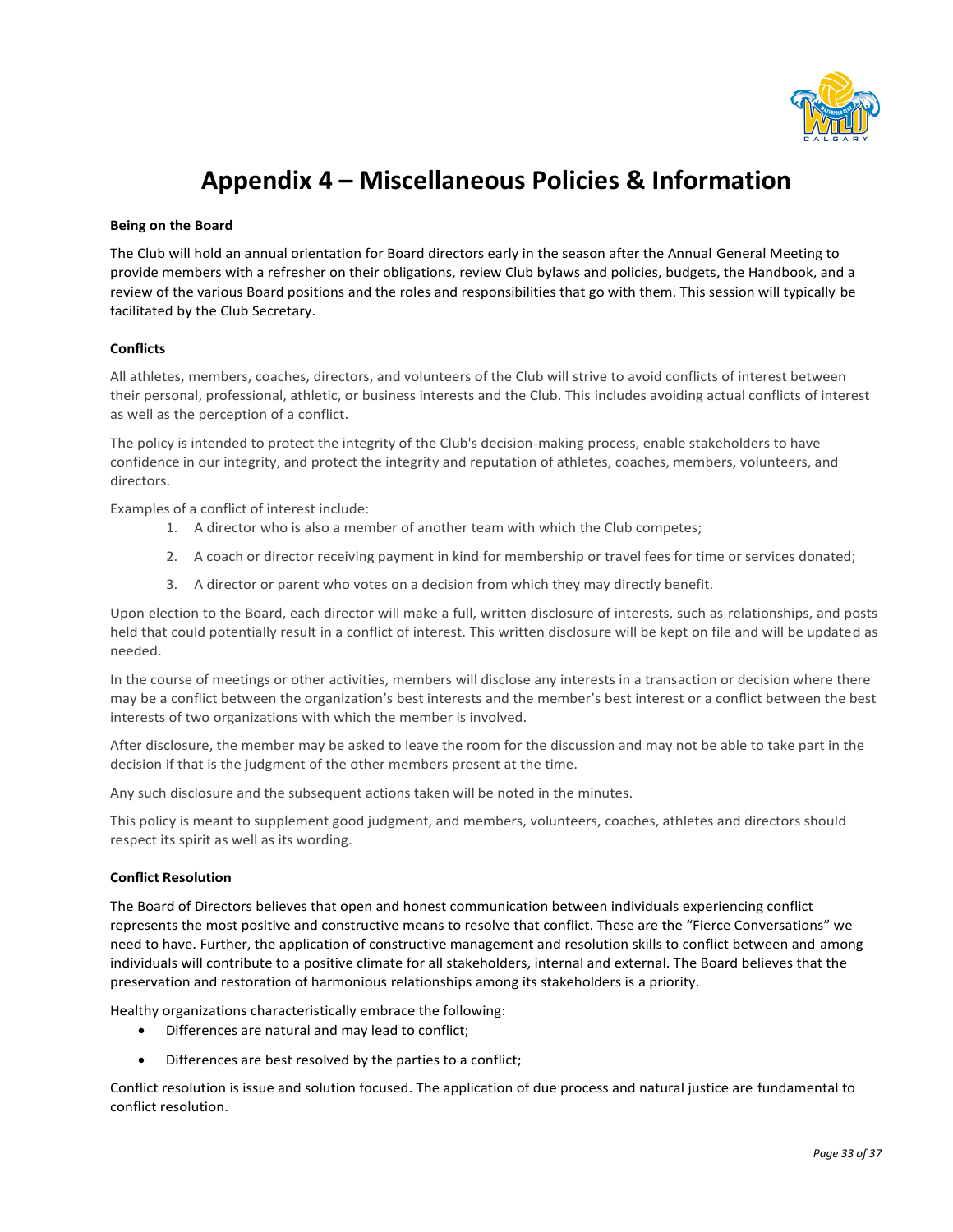

The Board has adopted the following "rules of engagement" and processes around resolving conflict and asks members to use these tools to address issues and conflicts they may be experiencing:

- 1. Open and honest communication is the key to successfully resolving conflict between and among individuals;
- 2. To promote a positive organizational climate, conflict resolution should be marked by mutual respect, active listening, dignity, and an acknowledgement of the rights of each individual;
- 3. Individuals shall address their concern with the other party directly and attempt to sort it out before going to a third party. Exceptions may arise where required by law, collective agreements, or the emergency nature of a particular situation;
- 4. Where conflicts cannot be resolved, the parties should bring their issue to the Board for resolution. The Board or an individual director can help to mediate or arbitrate any conflict, the parties can agree to disagree and terminate any further conflict resolution process, or the parties can agree to be bound by a Board decision.

#### **Communications and Privacy**

We expect our members to conduct themselves appropriately when using electronic communication to share information with other members or post material on websites connected with the Club.

Electronic communication:

- should be restricted to Club matters;
- must not offend, intimidate, humiliate or bully another person;
- must not be misleading, false or injure the reputation of another person;
- should respect and maintain the privacy of members; and
- must not bring the Club into disrepute.

Coaches and others who work with children and young people must direct electronic communication through the child's parents.

Any person not complying with this policy may face disciplinary action as outlined in the Code of Conduct.

Under certain circumstances, cyber bullying (e.g. bullying that is carried out through an internet service such as email, a chat room, discussion group, instant messaging or website) is a criminal offence that can be reported to the police.

In addition, members who publish false or misleading comments about another person in the public domain (e.g., Facebook, YouTube or Twitter) may be liable for defamation.

#### **Inclusion Policy**

**Purpose:** The Calgary Wild Water Polo Club recognizes that sport has the power to be a tremendously positive influence on the lives of young people including athletes of all abilities, gender or economic situation. This policy outlines the intent to treat all athletes with fairness and inclusion within our club.

**Application:** This policy applies to all swimmers and club members.

**Responsibilities, Guidelines and Procedures:** The Calgary Wild Water Polo Swim Club has a long tradition of inclusion with athletes of all abilities. We expect our membership to demonstrate respect and inclusion of all individuals regardless of their body type, physical or mental disabilities, athletic ability, race, religion, family status, gender identity, gender expression or sexual orientation.

All athletes will be assessed for our regular programs and assigned to the most appropriate group. All swimmers must meet the same technical standards of the group to which they have been assigned in order to participate and coaching staff will do their best to make accommodations to make that possible.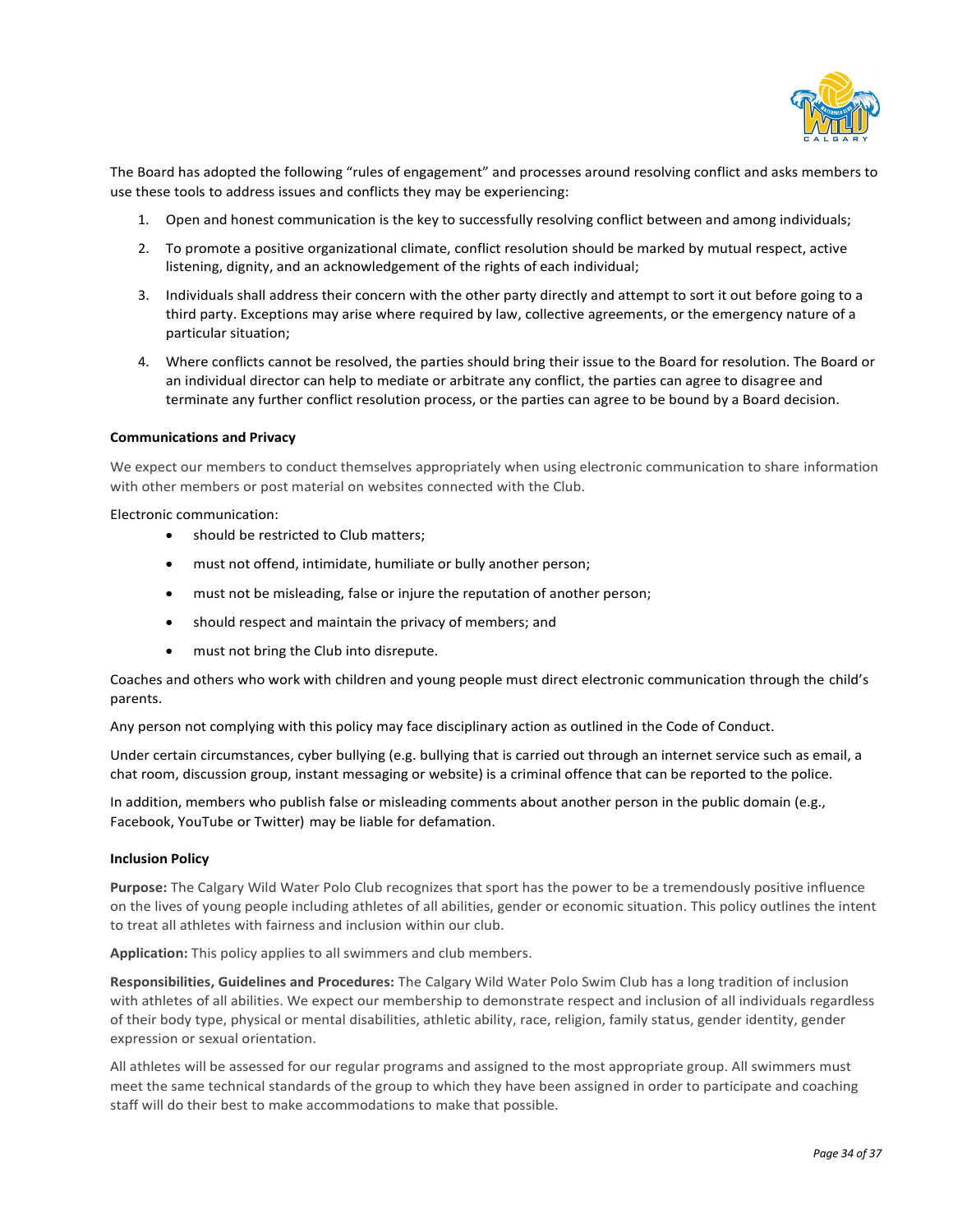

#### **Club Discipline**

To clarify for all members the expectations of the Club, the following procedure is in place in cases of incidents involving the Club or its members:

- 1. Any member or non-member who witnesses or is aware of an incident should get in touch with their coach or email the Board immediately. Many incidents can be dealt with by a coach or a coach and the Head Coach.
- 2. If necessary, Directors will discuss the incident and a sub-group of the Board will be assigned to investigate what happened and communicate the Club's actions with respect to the incident to all stakeholders.
- 3. When sufficient facts have been gathered by the Directors, the executive will meet to review the facts and make necessary decisions. Some of these decisions may be preliminary in nature, but the executive will make every effort to be timely in its fact finding, deliberations, and decisions.
- 4. Communication of any incidents and their outcomes will be as needed, general, and will respect the privacy of the individuals involved.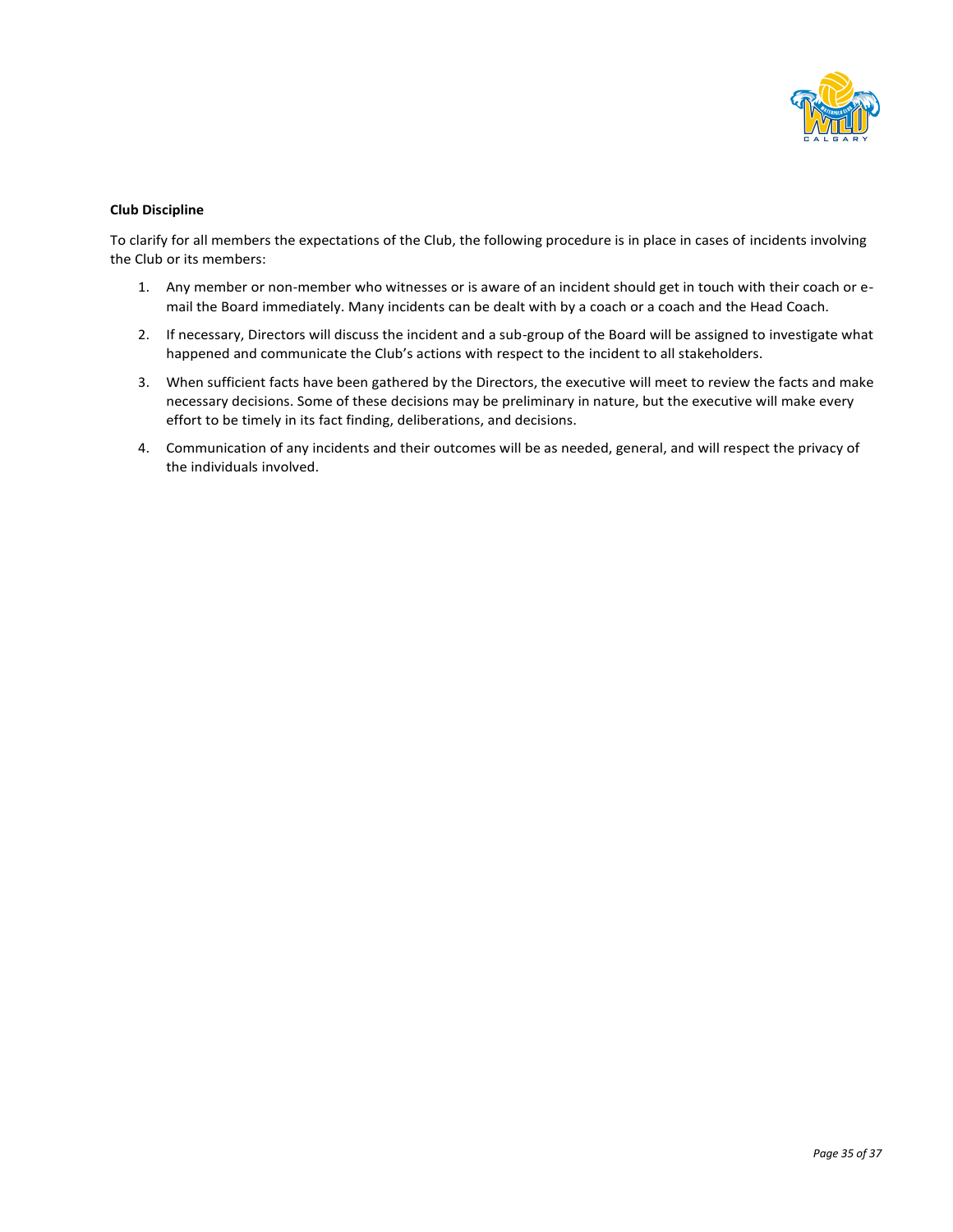

# **Appendix 5 – Parent Code of Conduct**

The essential elements of character building and ethics in sports are embodied in the concept of sportsmanship and six core principles including: trustworthiness, respect, responsibility, fairness, caring and good citizenship. The highest potential of sports is achieved when competition reflects these six pillars of character in both children and their parents and are expected to enact these core principles.

The following outlines the terms and conditions of the Parent Code of Conduct and agreement to all the terms are contingent upon family membership in the Club, as initialed in the registration package:

- 1. I/We will have at least one parent complete th[e Respect in Sport Parent Program](https://www.albertawaterpolo.ca/content/parents-respect-in-sport) online certification course
- 2. I/We will not force my/our child to participate in the Club against his/her will
- 3. I/We will remember that children participate in sport to have fun and that the game is for youth, not adults
- 4. I/We will inform the Coach of any physical or emotional disability or ailment that may affect the safety of my/our child, or the safety of others
- 5. I/We will learn the rules of the game and the policies of the club
- 6. I/We (and my/our guests) will be a positive role model for my/our child and encourage sportsmanship by showing respect and courtesy, and by demonstrating positive support for all players, coaches, officials, and spectators at every game, practice, tournament, or other event
- 7. I/We (and my/our guests) will not engage in any unsportsmanlike conduct with any official, coach, player, or parent such as booing and taunting; refusing to shake hands; or using profane language or gestures
- 8. I/We will not encourage any behaviours or practices that would endanger the health and wellbeing of the athletes
- 9. I/We will teach my/our child to play by the rules and to resolve conflicts without resorting to hostility or violence
- 10. I/We will demand that my/our child treat other players, coaches, officials and spectators with respect
- 11. I/We will teach my/our child to that doing one's best is more important than winning, so that my/our child will never feel defeated by the outcome of a game of his/her performance
- 12. I/We will praise my/our child for competing fairly and making the best effort possible
- 13. I/We will never ridicule or yell at my/our child or any other participant for making a mistake or losing a competition
- 14. I/We will emphasize skill development and practices and how they benefit my/our child over winning. I/We will also de-emphasize games and competition in the lower age groups
- 15. I/We will promote the emotional and physical well being of the athletes ahead of any personal desire(s) I/We may have for my/our child to win
- 16. I/We will respect the officials and their authority during games and will never question, discuss or confront coaches at the pool and will take time to speak with officials or coaches at an agreed upon time and place
- 17. I/We will honour the 24-hour rule and will wait at least 24-hours before contacting a coach after a game
- 18. I/We understand that my/our first point of contact with the Club is the Team Manager and questions should be directed to this person whenever possible
- 19. I/We will demand a sports environment for my/our child that is free from drugs, tobacco and alcohol
- 20. I/We will refrain from coaching my/our child or other athletes during games and practices, unless I/we am/are one of the official coaches of the team
- 21. No athlete will be allowed to participate in any practice or game unless he/she is registered with the Club and the Alberta Water Polo Association
- 22. I/We will refrain from engaging the coaches in conversation during practices and understand that if I have questions for the coaches that I need to schedule a time with the coaches outside of practice at the coaches convenience